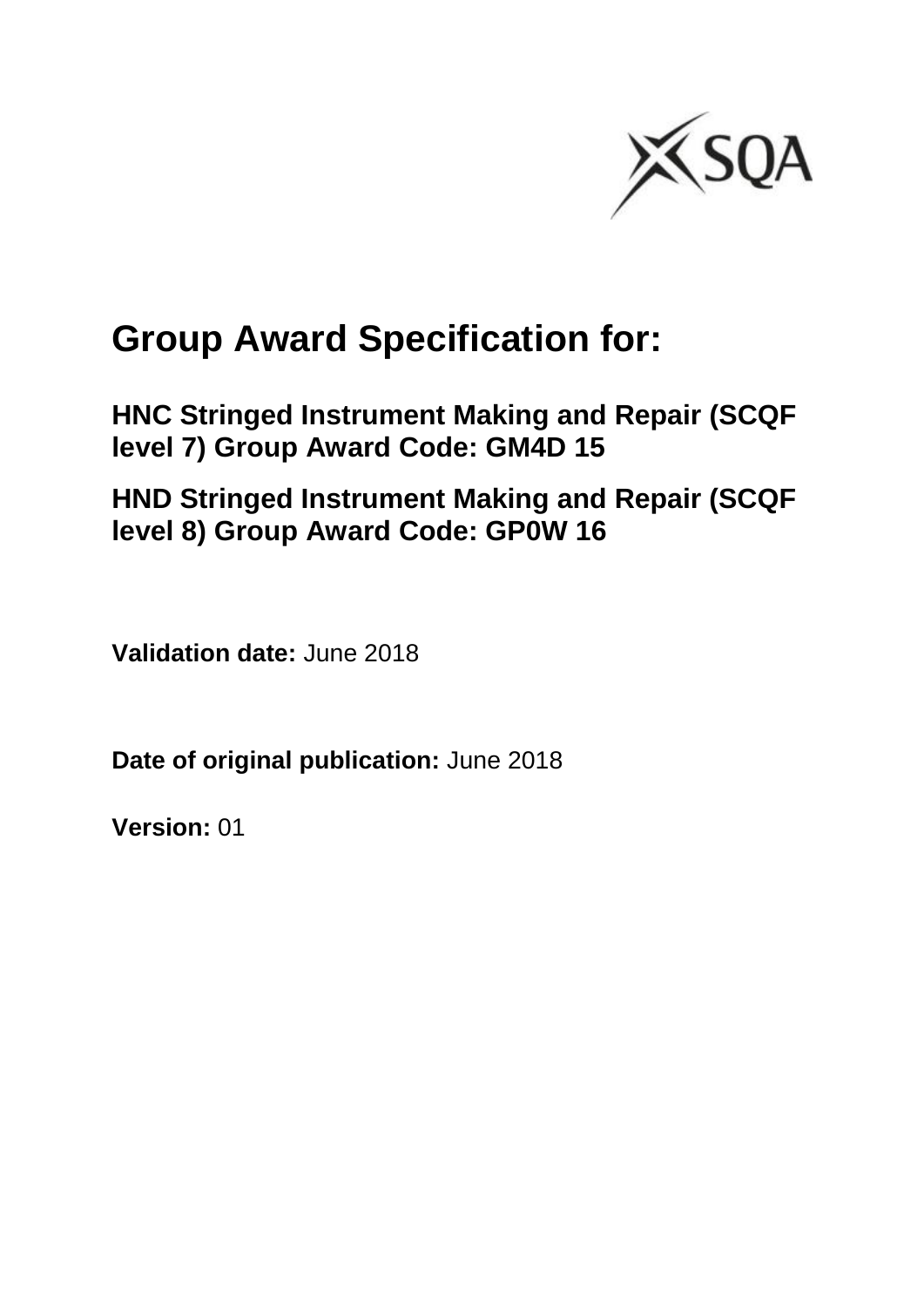## **Contents**

| 2 |     |                                                                               |  |
|---|-----|-------------------------------------------------------------------------------|--|
|   | 2.1 |                                                                               |  |
| 3 |     |                                                                               |  |
|   | 3.1 |                                                                               |  |
|   | 3.2 |                                                                               |  |
|   | 3.3 |                                                                               |  |
| 4 |     |                                                                               |  |
|   | 4.1 |                                                                               |  |
| 5 |     |                                                                               |  |
|   | 5.1 |                                                                               |  |
|   | 5.2 | Mapping of Core Skills development opportunities across the qualifications 10 |  |
|   | 5.3 |                                                                               |  |
| 6 |     |                                                                               |  |
|   | 6.1 |                                                                               |  |
|   | 6.2 |                                                                               |  |
|   | 6.3 |                                                                               |  |
|   | 6.4 |                                                                               |  |
|   | 6.5 |                                                                               |  |
| 7 |     |                                                                               |  |
| 8 |     |                                                                               |  |
| 9 |     |                                                                               |  |
|   |     |                                                                               |  |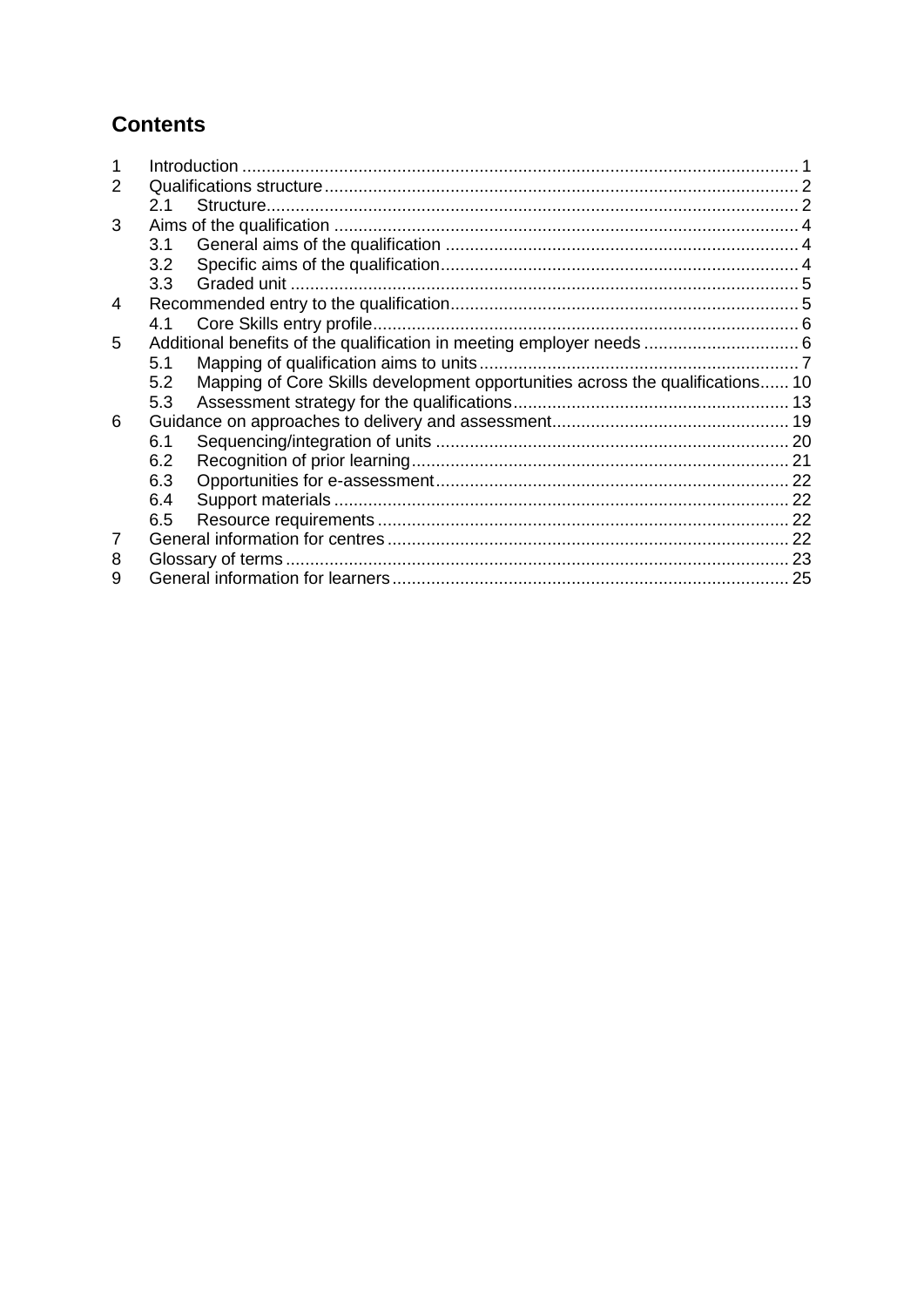## <span id="page-2-0"></span>**1 Introduction**

This document was previously known as the arrangements document. The purpose of this document is to:

- Assist centres to implement, deliver and manage the qualification
- Provide a guide for new staff involved in offering the qualification
- Inform course managers teaching staff, assessors, learners, employers and HEIs of the aims and purpose of the qualification
- Provide details of the range of learners the qualification is suitable for and progression opportunities

The development of this qualification, the current HNC at SCQF level 7 and the National Certificates at SCQF levels 5 and 6 of the same title, has been funded and supported by Glasgow Clyde College. The Qualifications Development Team based in the Anniesland Campus has been provided with the time, resources and space needed to develop this suite of specialist qualifications by the college and the result is a comprehensive suite of high quality units and awards which will enable students to pursue careers in this industry.

The HNC and HND Stringed Instrument Making and Repair are designed to provide learners with a range of practical skills underpinned by core skills and support units which together provide a broad based education. Existing skills and knowledge will be developed through a challenging and stimulating programme of study to enable learners to progress into employment, self-employment or articulate to university. Learners will find employment opportunities as self-employed instrument makers and repairers, band and orchestral instrument technicians and employment in repair workshops, music shops, instrument manufacturers and musical instrument importers. The specialist practical skills and knowledge gained provide opportunities to find employment or continue in education in related areas such as furniture making, antique restoration and teaching.

The HNC/HND is suitable for learners who have achieved a previous qualification in this subject or those already in employment who wish to enhance their knowledge and practical skills.

#### **Rationale**

Prior to the HNC course which was validated in 2017, there was no provision in Scotland beyond SCQF level 6. Now that the HNC is in place the logical step is to provide an HND so that learners can articulate to university. Once the HND is validated it is proposed to combine elements of the current level 5 and level 6 courses into a first year National Certificate programme, which will facilitate articulation to the HND; together these courses will provide three years of training.

This three year period of training is required to enable the majority of learners to compete confidently in an industry where professionally, many instrument makers are self-employed and working alone. After completing the HNC, the majority of learners will at present seek to further their studies or to work for an employer who can offer further training, these places however are limited. The new HND programme will provide learners with a higher level of practical expertise and knowledge which will further strengthen their ability to compete in industry and also offer articulation to university, (Lincoln College degree programme). At present there is no provision in Scotland beyond HNC SCQF level 7.

There is considerable demand across Scotland and the rest of the UK for the higher level craft expertise required to support the music industry as well as individuals and bodies such as schools which provide musical tuition. This was reflected in the consultation questionnaire sent to a broad range of practitioners for the HNC.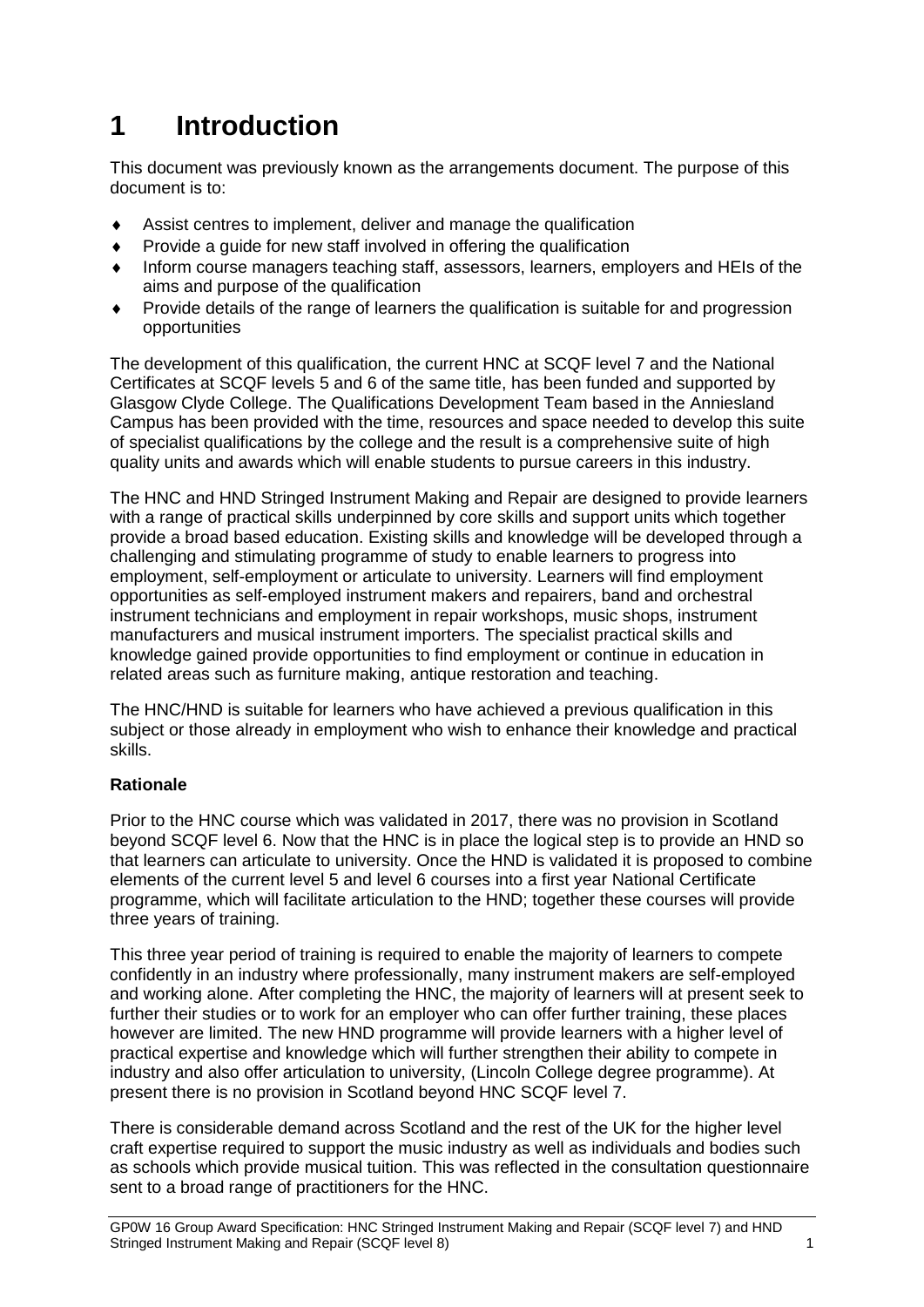## <span id="page-3-0"></span>**2 Qualifications structure**

Though it is assumed that most learners will undertake the full two-year programme of HND Stringed Instrument Making and Repair, successful learners who decide to leave after the first year will achieve the award of HNC Stringed Instrument Making and Repair.

### <span id="page-3-1"></span>**2.1 Structure**

#### **HNC Framework**

For the award of HNC, twelve unit credits, totalling 96 SCQF credit points must be achieved of which six credits (48 SCQF credit points at level 7) are mandatory with a further six credits (48 SCQF credit points at level 7) to be achieved from the optional section. A mapping of Core Skills development opportunities is available in Section 5.3.

| Mandatory units: All four units (six unit credits, 48 SCQF credit points) must be<br>achieved |        |                                                                            |                      |                                 |                      |  |  |  |  |  |  |  |
|-----------------------------------------------------------------------------------------------|--------|----------------------------------------------------------------------------|----------------------|---------------------------------|----------------------|--|--|--|--|--|--|--|
| 4 code                                                                                        | 2 code | <b>Unit title</b>                                                          | <b>SQA</b><br>credit | <b>SCQF</b><br>credit<br>points | <b>SCQF</b><br>level |  |  |  |  |  |  |  |
| HN7E                                                                                          | 34     | Stringed Instruments: Graded Unit 1                                        |                      | 8                               |                      |  |  |  |  |  |  |  |
| HN7H                                                                                          | 34     | Stringed Instruments: Manufacture of<br><b>Instrument Necks</b>            | $\mathcal{P}$        | 16                              |                      |  |  |  |  |  |  |  |
| HN7J                                                                                          | 34     | Stringed Instruments: Manufacture of<br><b>Instrument Body Components</b>  | $\mathcal{P}$        | 16                              |                      |  |  |  |  |  |  |  |
| HN7K                                                                                          | 34     | Stringed Instruments: Instrument Inlay<br>and Soundhole Cutting Techniques | 1                    | 8                               |                      |  |  |  |  |  |  |  |

#### **Optional units: Six unit credits (48 SCQF credit points) must be achieved from the following list**

| <b>IDIIOWIIIY IIJL</b> |        |                                                                                  |                      |                                 |                      |
|------------------------|--------|----------------------------------------------------------------------------------|----------------------|---------------------------------|----------------------|
| 4 code                 | 2 code | Unit title                                                                       | <b>SQA</b><br>credit | <b>SCQF</b><br>credit<br>points | <b>SCQF</b><br>level |
| HN7L                   | 34     | <b>Stringed Instruments: Team Building</b><br>Project                            |                      | 8                               |                      |
| HN7M                   | 34     | Stringed Instruments: Assembly of<br><b>Instrument Bodies and Necks</b>          | 2                    | 16                              |                      |
| HN7N                   | 34     | Stringed Instruments: Finishing                                                  |                      | 8                               | 7                    |
| HN7P                   | 34     | <b>Stringed Instruments: Major Repairs</b>                                       | 2                    | 16                              | 7                    |
| HN7T                   | 34     | Stringed Instruments: Jig Making                                                 |                      | 8                               | 7                    |
| HN7V                   | 34     | <b>Stringed Instruments: Practical</b><br><b>Acoustics and Materials Testing</b> |                      | 8                               | 7                    |
| HN7R                   | 34     | Stringed Instruments: Wood Machining                                             |                      | 8                               |                      |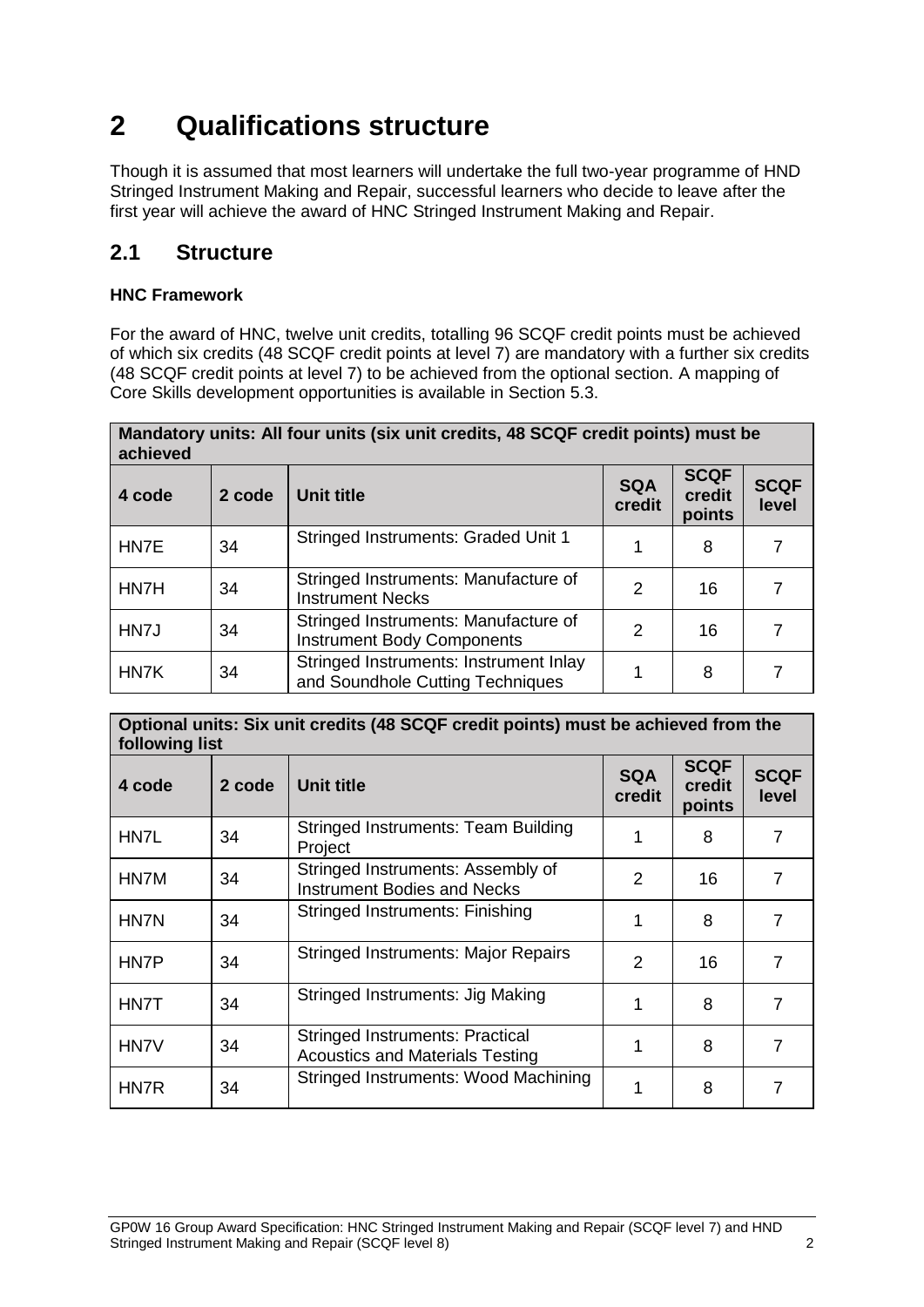#### **HND Framework**

For the award of HND, thirty unit credits, totalling 240 SCQF credit points must be achieved of which fifteen credits (120 SCQF credit points at level 7 and level 8) are mandatory with a further fifteen credits (120 SCQF credit points at level 7 and level 8) to be achieved from the optional section.

| Mandatory units: All eight units (15 unit credits, 120 SCQF credit points) must be<br>achieved |        |                                                                            |                      |                                 |                      |  |  |  |  |  |  |  |
|------------------------------------------------------------------------------------------------|--------|----------------------------------------------------------------------------|----------------------|---------------------------------|----------------------|--|--|--|--|--|--|--|
| 4 code                                                                                         | 2 code | Unit title                                                                 | <b>SQA</b><br>credit | <b>SCQF</b><br>credit<br>points | <b>SCQF</b><br>level |  |  |  |  |  |  |  |
| HN7E                                                                                           | 34     | Stringed Instruments: Graded Unit 1                                        |                      | 8                               | 7                    |  |  |  |  |  |  |  |
| HN7H                                                                                           | 34     | Stringed Instruments: Manufacture of<br><b>Instrument Necks</b>            | 2                    | 16                              | 7                    |  |  |  |  |  |  |  |
| HN7J                                                                                           | 34     | Stringed Instruments: Manufacture of<br><b>Instrument Body Components</b>  | 2                    | 16                              | 7                    |  |  |  |  |  |  |  |
| HN7K                                                                                           | 34     | Stringed Instruments: Instrument Inlay<br>and Soundhole Cutting Techniques | 1                    | 8                               | 7                    |  |  |  |  |  |  |  |
| <b>JOHS</b>                                                                                    | 35     | Stringed Instruments: Design                                               | 1                    | 8                               | 8                    |  |  |  |  |  |  |  |
| <b>JOHV</b>                                                                                    | 35     | Stringed Instruments: Manufacture of<br><b>Instrument Components</b>       | 3                    | 24                              | 8                    |  |  |  |  |  |  |  |
| <b>JOHW</b>                                                                                    | 35     | Stringed Instruments: Manufacturing<br>Preparation                         | 3                    | 24                              | 8                    |  |  |  |  |  |  |  |
| <b>JOHN</b>                                                                                    | 35     | Stringed Instruments: Graded Unit 2                                        | 2                    | 16                              | 8                    |  |  |  |  |  |  |  |

| Optional units: Fifteen unit credits (120 SCQF credit points) must be achieved from<br>the following list |        |                                                                                  |                      |                                 |                      |  |  |  |  |  |  |
|-----------------------------------------------------------------------------------------------------------|--------|----------------------------------------------------------------------------------|----------------------|---------------------------------|----------------------|--|--|--|--|--|--|
| 4 code                                                                                                    | 2 code | <b>Unit title</b>                                                                | <b>SQA</b><br>credit | <b>SCQF</b><br>credit<br>points | <b>SCQF</b><br>level |  |  |  |  |  |  |
| HN7L                                                                                                      | 34     | <b>Stringed Instruments: Team Building</b><br>Project                            |                      | 8                               | $\overline{7}$       |  |  |  |  |  |  |
| HN7M                                                                                                      | 34     | Stringed Instruments: Assembly of<br><b>Instrument Bodies and Necks</b>          | 2                    | 16                              |                      |  |  |  |  |  |  |
| HN7N                                                                                                      | 34     | Stringed Instruments: Finishing                                                  | 1                    | 8                               |                      |  |  |  |  |  |  |
| HN7P                                                                                                      | 34     | <b>Stringed Instruments: Major Repairs</b>                                       | $\overline{2}$       | $\overline{7}$                  |                      |  |  |  |  |  |  |
| HN7T                                                                                                      | 34     | Stringed Instruments: Jig Making                                                 |                      | 8                               | $\overline{7}$       |  |  |  |  |  |  |
| HN7V                                                                                                      | 34     | <b>Stringed Instruments: Practical</b><br><b>Acoustics and Materials Testing</b> | 1                    | 8                               | $\overline{7}$       |  |  |  |  |  |  |
| HN7R                                                                                                      | 34     | Stringed Instruments: Wood Machining                                             |                      | 8                               | $\overline{7}$       |  |  |  |  |  |  |
| <b>JOHR</b>                                                                                               | 35     | <b>Stringed Instruments: Setup Project</b>                                       |                      | 8                               | 8                    |  |  |  |  |  |  |
| J0HY                                                                                                      | 35     | Stringed Instruments: Assembly and<br>Evaluation                                 | $\overline{2}$       | 16                              | 8                    |  |  |  |  |  |  |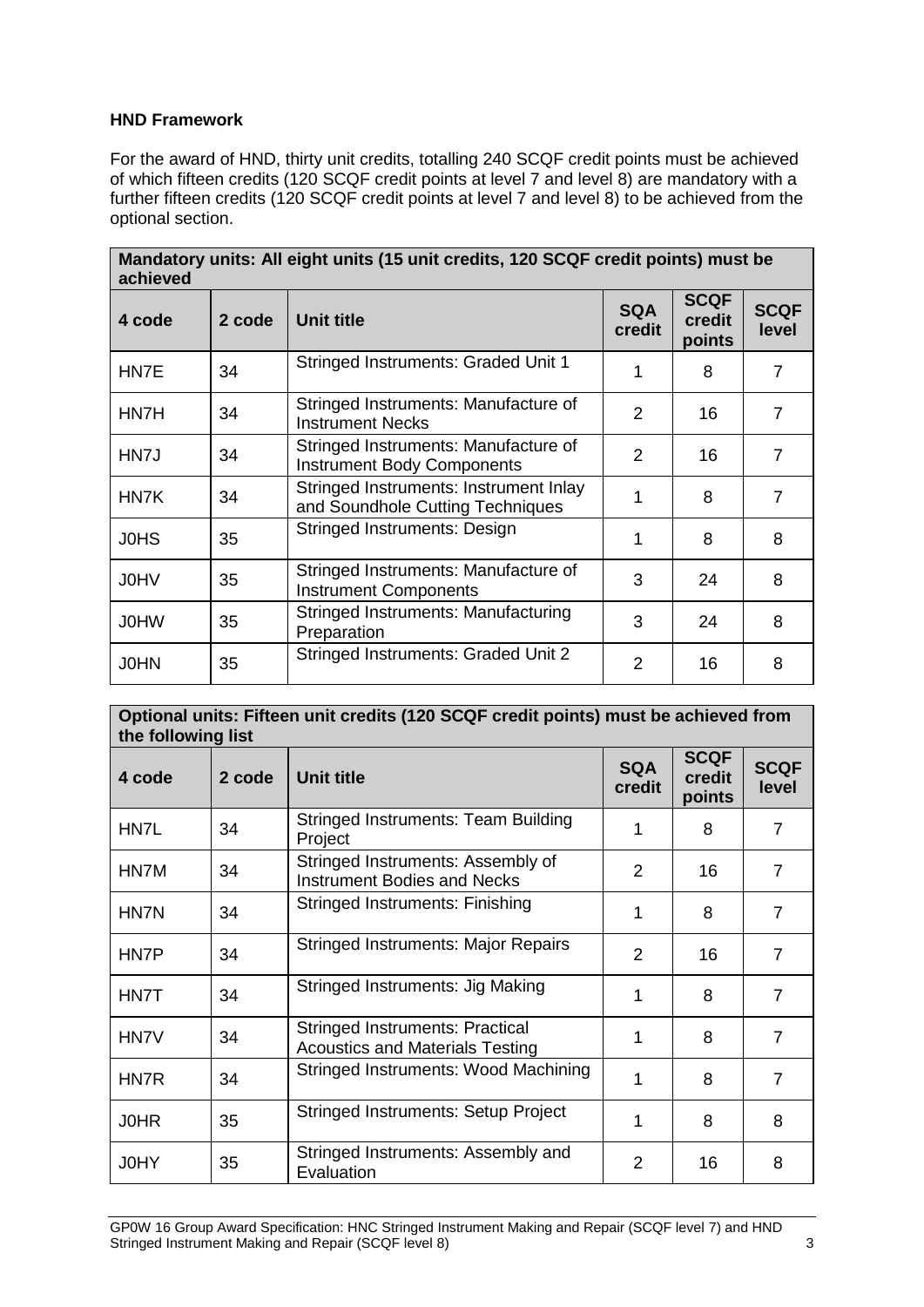#### **Optional units: Fifteen unit credits (120 SCQF credit points) must be achieved from the following list**

| <b>URE TOROWING HSL</b> |        |                                                        |                      |                                 |                      |
|-------------------------|--------|--------------------------------------------------------|----------------------|---------------------------------|----------------------|
| 4 code                  | 2 code | Unit title                                             | <b>SQA</b><br>credit | <b>SCQF</b><br>credit<br>points | <b>SCQF</b><br>level |
| J0HP                    | 35     | <b>Stringed Instruments: Finishing</b>                 |                      | 8                               | 8                    |
| J0HX                    | 35     | <b>Stringed Instruments: Personal</b><br>Investigation |                      | 8                               | 8                    |
| <b>JOHT</b>             | 35     | <b>Stringed Instruments: Electronics</b>               |                      | 8                               | 8                    |

## <span id="page-5-0"></span>**3 Aims of the qualification**

The principal aim of the HND is to develop high level vocational knowledge and skills in Stringed Instrument Making and Repair.

All HNC/HNDs have a range of broad aims that are generally applicable to all equivalent HE qualifications and a range of specific aims that focus on the discipline being taught.

### <span id="page-5-1"></span>**3.1 General aims of the qualification**

- 1 Developing critical and evaluative thinking.
- 2 Developing problem solving.
- 3 Developing communication skills and presentation techniques.
- 4 Developing the ability to be flexible and to work cooperatively with others.
- 5 Developing personal effectiveness.
- 6 Developing confidence.
- 7 Developing the ability to take responsibility for one's own learning.
- 8 Developing study and research skills.
- 9 Developing skills in ICT.
- 10 Developing current employment skills and expertise.
- 11 Enhancing employment prospects for learners undertaking the qualification.
- 12 Enabling progression within the SCQF including progression to HE.
- 13 To promote learning for life and skills which can be used beyond instrument making and repair.

## <span id="page-5-2"></span>**3.2 Specific aims of the qualification**

- 1 To develop a practical approach to musical instrument manufacture as utilised in small scale contemporary workshops.
- 2 To develop employment skills for a range of careers in the musical instrument industry.
- 3 To develop a range of contemporary vocational skills within the context of musical instrument making and repair.
- 4 To conduct project work involving the planning, integration and application of a variety of skills within a determined time scale.
- 5 Develop safe working practices.
- 6 Gain knowledge of different aesthetic and technical approaches to instrument construction and enable the learner to adopt as comprehensive and innovative approach as possible.
- 7 To develop learners' skills in data collection, analysis and evaluation of information relating to musical instrument making and repair.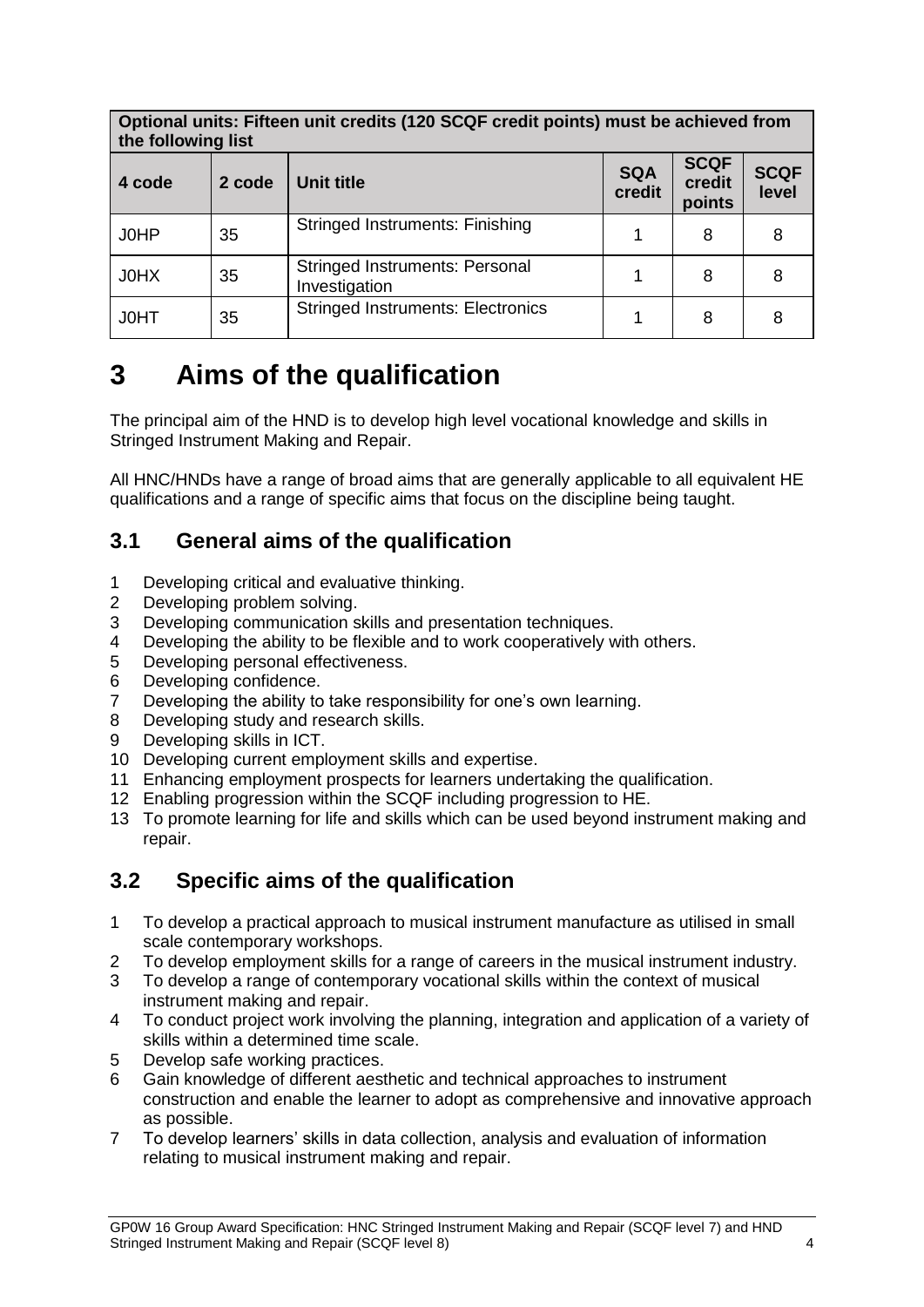## <span id="page-6-0"></span>**3.3 Graded unit**

All HNCs and HNDs include group award graded units. These are the means of ensuring that learners have achieved the principal aims of an HNC or HND as defined in the course rationale. They do this by assessing the integration of knowledge and skills developed across the mandatory section of the group award structure.

The graded units for both HNC and HND are project based. This practical approach underpins the necessity for learners to attain a high level of craft skills supported by an in-depth knowledge of processes and skills in problem solving, planning and self-evaluation.

Fundamental to many of the HN units is the importance of enhancing learners awareness of the role research, planning, scheduling and evaluation play in ensuring the success of a practical project. These graded units enable learners to demonstrate not only the quality of the craft skills developed during the course but also that these elements of project planning, research, etc, have been integrated with the practical work.

Learners will complete one single credit graded unit at SCQF level 7 in an HNC (8 SCQF credit points) and an additional 2 credits of graded unit(s) at SCQF level 8 at HND level (16 SCQF credit points).

The 2 credit unit at level 8 allows more time for learners to demonstrate the integration of knowledge and skills gained throughout the course.

The general purpose of graded units are to:

- Assess the learner's ability to retain and integrate the knowledge and skills gained in the mandatory units.
- Assess the learner's ability to meet the principal aim(s) of the group award.
- Grade learner achievement.

The specific purpose of the graded units is to provide evidence that the learner has achieved the following principal aims of the HNC/HND Stringed Instrument Making and Repair award:

- Develop critical thinking, reflective, evaluative skills within stringed musical instrument making and repair.
- Develop practical and transferable skills in stringed musical instrument making and repair.
- Develop an open-minded, critical and evaluative approach to study investigation and research.
- ◆ Develop safe and considerate work practice.

## <span id="page-6-1"></span>**4 Recommended entry to the qualification**

Entry to this qualification is at the discretion of the centre. The following information on prior knowledge, skills, experience or qualifications that provide suitable preparation for this qualification has been provided by the Qualification Design Team as guidance only.

Learners would benefit from having attained the skills, knowledge and understanding required by one or more of the following or equivalent qualifications and/or experience:

NC Stringed Musical Instrument Making and Repair (SCQF level 6)

Or

 Learners would need to demonstrate an equivalent level of skills in *Communication*, *Information and Communication Technology* and product manufacture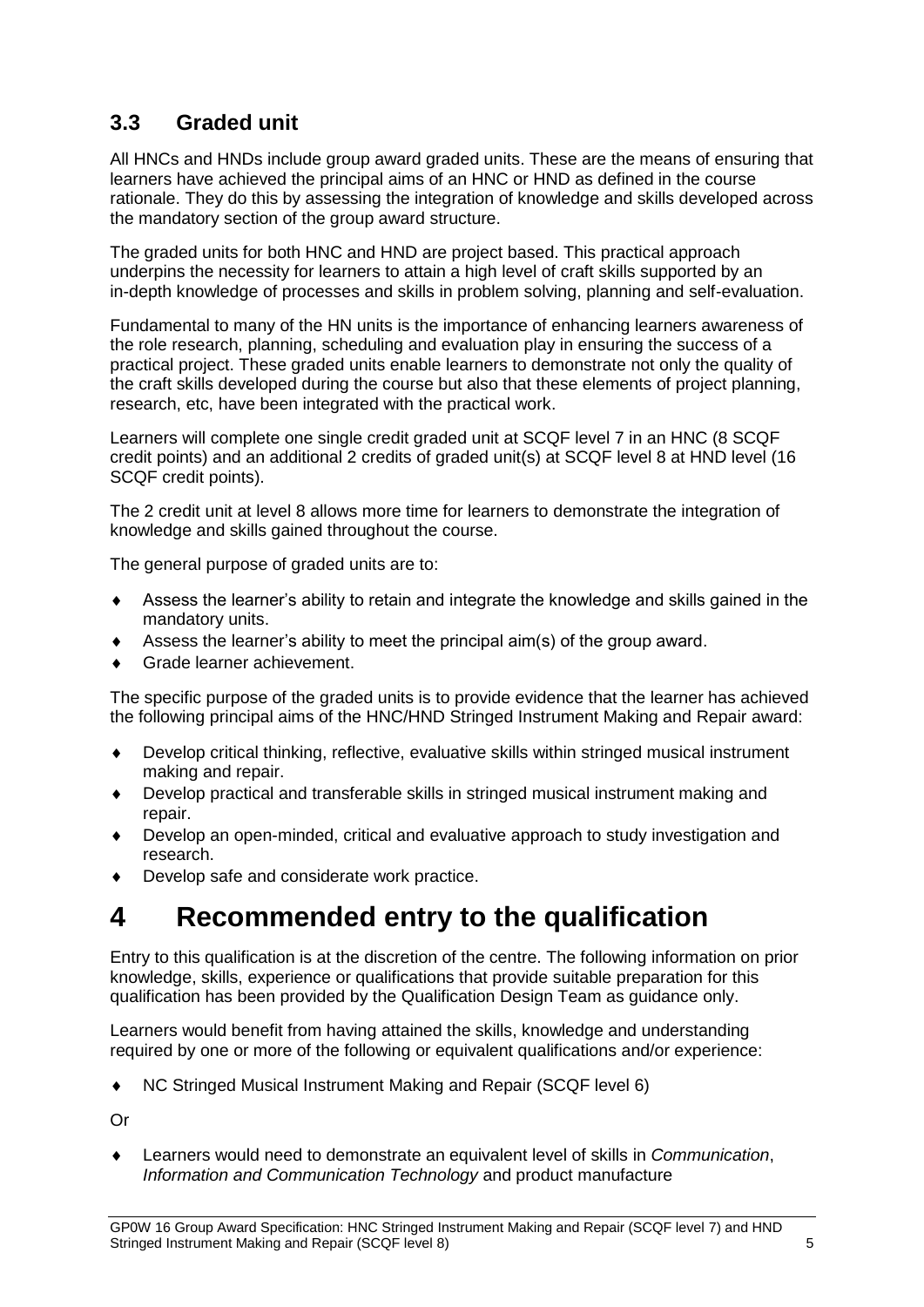## <span id="page-7-0"></span>**4.1 Core Skills entry profile**

The Core Skill entry profile should be used to identify if additional learning support needs to be put in place for learners whose Core Skills profile is below the recommended entry level or whether learners should be encouraged to do an alternative level or learning programme.

| <b>Core Skill</b>                                    | <b>Recommended</b><br><b>SCQF entry</b><br>level HNC | Recommended<br><b>SCQF exit</b><br>level HNC | <b>Recommended</b><br><b>SCQF entry</b><br>level HND | <b>Recommended</b><br><b>SCQF exit</b><br>level HND |
|------------------------------------------------------|------------------------------------------------------|----------------------------------------------|------------------------------------------------------|-----------------------------------------------------|
| Communication                                        | <b>SCQF level 5</b>                                  | SCQF level 6                                 | SCQF level 6                                         | <b>SCQF</b> level 6                                 |
| Numeracy                                             | <b>SCQF level 5</b>                                  | SCQF level 5                                 | SCQF level 5                                         | <b>SCQF level 6</b>                                 |
| Information and<br>Communication<br>Technology (ICT) | SCQF level 5                                         | SCQF level 5                                 | SCQF level 5                                         | <b>SCQF</b> level 6                                 |
| Problem Solving                                      | SCQF level 5                                         | SCQF level 6                                 | SCQF level 6                                         | <b>SCQF level 6</b>                                 |
| Working with<br><b>Others</b>                        | <b>SCQF level 5</b>                                  | <b>SCQF</b> level 5                          | SCQF level 5                                         | <b>SCQF</b> level 6                                 |

## <span id="page-7-1"></span>**5 Additional benefits of the qualification in meeting employer needs**

This qualification was designed to meet a specific purpose and what follows are details on how that purpose has been met through mapping of the units to the aims of the qualification. Through meeting the aims, additional value has been achieved by emphasizing the vocational skills required to succeed in the sector. In addition, significant opportunities exist for learners to develop the more generic skills, known as Core Skills through doing this qualification.

This specialist course is highly practical in nature and is designed to develop industryspecific skills and knowledge in stringed instrument making and repair. This will make successful learners attractive to employers.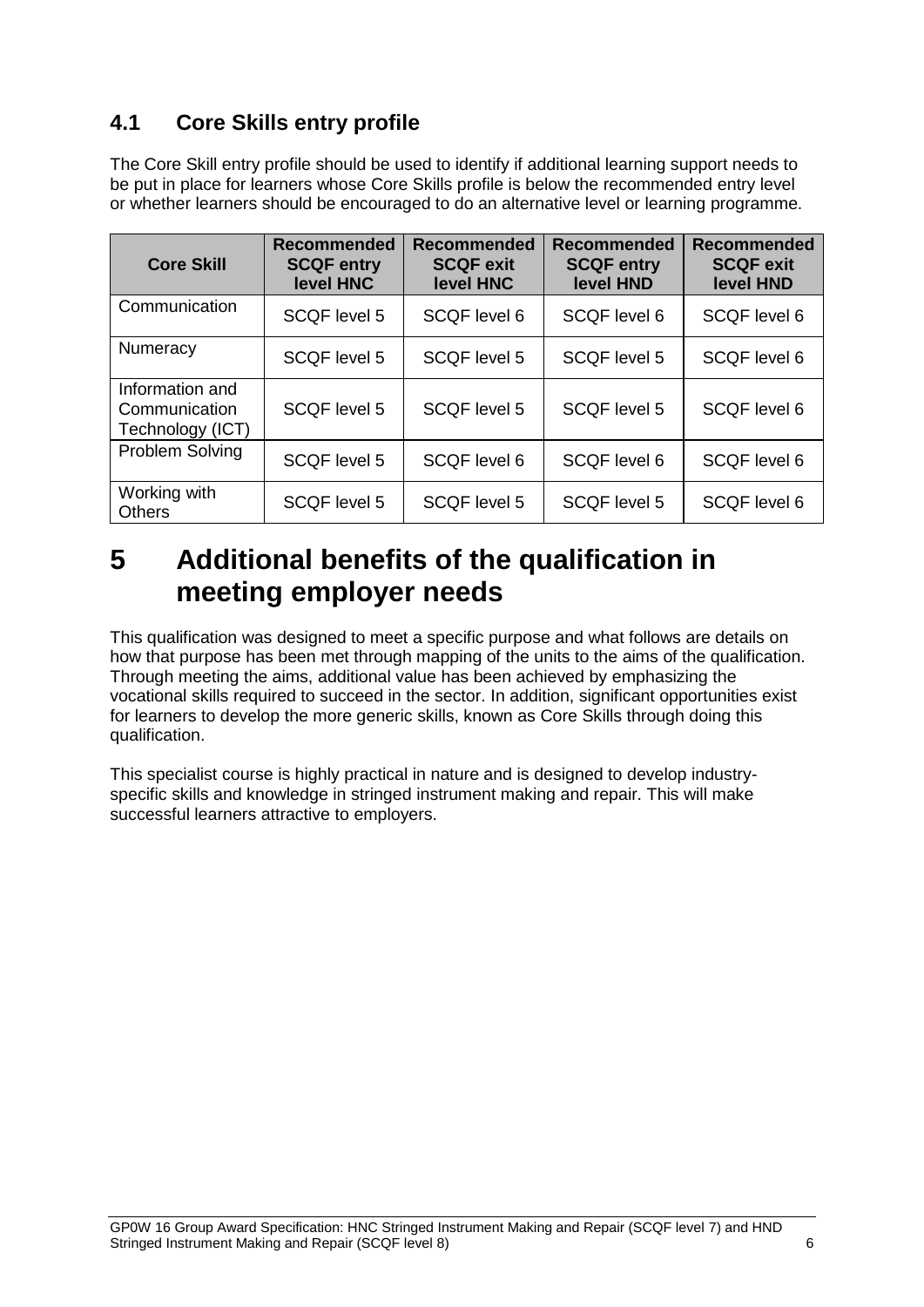## **5.1 Mapping of qualification aims to units**

### **Mapping of general aims**

<span id="page-8-0"></span>

|                |                                                                                                |              |                |              |                           |              |                           | <b>Aims</b>    |          |         |          |              |              |              |
|----------------|------------------------------------------------------------------------------------------------|--------------|----------------|--------------|---------------------------|--------------|---------------------------|----------------|----------|---------|----------|--------------|--------------|--------------|
| Code/HND 1     | <b>Unit title</b>                                                                              | $\mathbf{1}$ | $\overline{2}$ | $\mathbf{3}$ | 4                         | 5            | $6\phantom{1}$            | $\overline{7}$ | 8        | 9       | 10       | 11           | 12           | 13           |
| <b>HN7E 34</b> | <b>Stringed Instruments:</b><br><b>Graded Unit 1</b>                                           | X            | X              | X            | $\boldsymbol{\mathsf{X}}$ | $\mathsf{X}$ | Χ                         | X              | $\sf X$  | X       | X        | X            | X            | $\mathsf{X}$ |
| <b>HN7H 34</b> | <b>Stringed Instruments:</b><br>Manufacture of Instrument<br><b>Necks</b>                      | X            | Χ              | X            | $\boldsymbol{\mathsf{X}}$ | X            | X                         | X              | X        | X       | $\times$ | X            | $\sf X$      | X            |
| <b>HN7J 34</b> | Stringed Instruments:<br>Manufacture of Instrument<br><b>Body Components</b>                   | X            | X              | X            | X                         | X            | X                         | X              | $\times$ | X       | X        | X            | X            | X            |
| <b>HN7K 34</b> | <b>Stringed Instruments:</b><br>Instrument Inlay and<br>Soundhole Cutting<br><b>Techniques</b> | X            | X              | X            | $\boldsymbol{\mathsf{X}}$ | X            | $\sf X$                   | $\sf X$        | $\sf X$  | X       | $\times$ | X            | X            | $\mathsf{X}$ |
| <b>HN7L 34</b> | <b>Stringed Instruments: Team</b><br><b>Building Project</b>                                   | $\mathsf{X}$ | $\sf X$        | X            | $\boldsymbol{\mathsf{X}}$ | X            | X                         | X              | $\sf X$  | $\sf X$ | $\sf X$  | X            | X            | $\mathsf{X}$ |
| <b>HN7M 34</b> | <b>Stringed Instruments:</b><br>Assembly of Instrument<br><b>Bodies and Necks</b>              | X            | X              | X            | X                         | X            | X                         | X              | $\sf X$  | X       | X        | X            | X            | $\mathsf{X}$ |
| <b>HN7N 34</b> | <b>Stringed Instruments:</b><br>Finishing                                                      | $\mathsf{X}$ | $\mathsf{X}$   | X            | $\boldsymbol{\mathsf{X}}$ | X            | $\boldsymbol{\mathsf{X}}$ | X              | $\sf X$  | $\sf X$ | $\sf X$  | X            | $\sf X$      | $\mathsf{X}$ |
| <b>HN7P 34</b> | <b>Stringed Instruments: Major</b><br><b>Repairs</b>                                           | $\mathsf{X}$ | $\mathsf{X}$   | $\mathsf{X}$ | $\sf X$                   | $\mathsf{X}$ | $\sf X$                   | $\mathsf{X}$   | $\sf X$  | $\sf X$ | $\sf X$  | $\mathsf{X}$ | $\mathsf{X}$ | $\mathsf{X}$ |
| <b>HN7T 34</b> | Stringed Instruments: Jig<br>Making                                                            | $\mathsf{X}$ | $\sf X$        | X            | $\boldsymbol{\mathsf{X}}$ | X            | $\boldsymbol{\mathsf{X}}$ | X              | $\sf X$  | $\sf X$ | $\sf X$  | X            | $\sf X$      | $\mathsf{X}$ |
| <b>HN7V 34</b> | <b>Stringed Instruments:</b><br><b>Practical Acoustics and</b><br><b>Materials Testing</b>     | X            | X              | X            | $\boldsymbol{\mathsf{X}}$ | X            | $\boldsymbol{\mathsf{X}}$ | X              | $\times$ | X       | X        | X            | X            | $\mathsf{X}$ |
| <b>HN7R 34</b> | <b>Stringed Instruments: Wood</b><br>Machining                                                 | $\mathsf{X}$ | $\sf X$        | X            | $\boldsymbol{\mathsf{X}}$ | X            | $\boldsymbol{\mathsf{X}}$ | X              | $\sf X$  | X       | $\sf X$  | X            | $\sf X$      | $\mathsf{X}$ |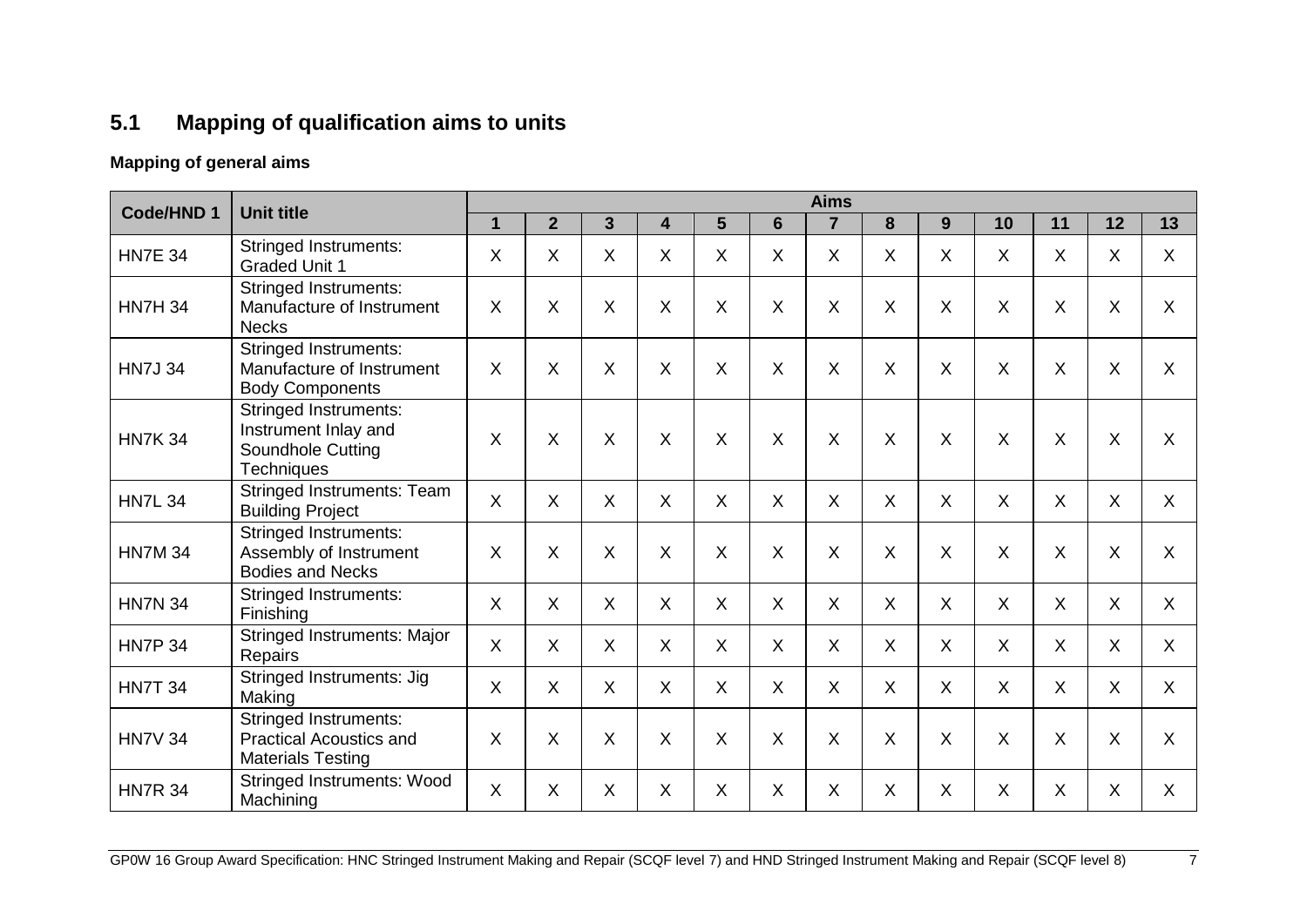| <b>Code/HND 2</b> | <b>Unit title</b>                                                | <b>Aims</b> |                           |   |   |   |              |   |    |   |          |    |    |    |
|-------------------|------------------------------------------------------------------|-------------|---------------------------|---|---|---|--------------|---|----|---|----------|----|----|----|
|                   |                                                                  | 1           | $\mathbf{2}$              | 3 | 4 | 5 | 6            |   | 8  | 9 | 10       | 11 | 12 | 13 |
| <b>J0HN 35</b>    | <b>Graded Unit 2</b>                                             | X           | $\sf X$                   | X | X | X | X            | X | X  | X | X        | X  | X  | X  |
| <b>J0HW 35</b>    | <b>Stringed Instruments:</b><br><b>Manufacturing Preparation</b> | X           | X                         | X | X | X | X            | X | X  | X | X        | X  | X  | X  |
| <b>J0WV 35</b>    | Stringed Instruments:<br>Manufacture of Instrument<br>Components | X           | X                         |   | X | X | X            | X |    | X | X        | X  | X  |    |
| <b>J0HS 35</b>    | <b>Stringed Instruments:</b><br>Design                           | X           | $\boldsymbol{\mathsf{X}}$ | X |   | X | X            | X | X  | X | $\times$ | X  | X  | X  |
| <b>JOHR 35</b>    | <b>Stringed Instruments: Setup</b><br>Project                    | X           |                           | X |   | X | X            | X | X. | X | $\times$ | X  | X  |    |
| <b>J0HY 35</b>    | <b>Stringed Instruments:</b><br>Assembly and Evaluation          | X           |                           |   | X | Χ | X            | X |    | X | X        | X  | X  |    |
| <b>J0HP 35</b>    | <b>Stringed Instruments:</b><br><b>Finishing</b>                 | X           |                           |   | X | X | X            | X |    | X | X        | X  | X  | X  |
| <b>J0HX 35</b>    | <b>Stringed Instruments:</b><br>Personal Investigation           | X           | $\sf X$                   | X |   | X | $\mathsf{X}$ | X | X  | X | X        | X  | X  | X  |
| <b>JOHT 35</b>    | <b>Stringed Instruments:</b><br>Electronics                      | X           | X                         |   |   | X | X            | X | Χ  | X | X        | X  | Χ  | X  |

### **Mapping of specific aims**

| Code/HND 1     | Unit title                                                                | <b>Aims</b> |    |   |   |   |    |  |  |  |  |
|----------------|---------------------------------------------------------------------------|-------------|----|---|---|---|----|--|--|--|--|
|                |                                                                           |             | כי |   |   | 5 | -6 |  |  |  |  |
| <b>HN7E 34</b> | <b>Stringed Instruments:</b><br><b>Graded Unit 1</b>                      |             | Χ  | X |   |   |    |  |  |  |  |
| <b>HN7H 34</b> | <b>Stringed Instruments:</b><br>Manufacture of Instrument<br><b>Necks</b> |             | X  | X | X |   |    |  |  |  |  |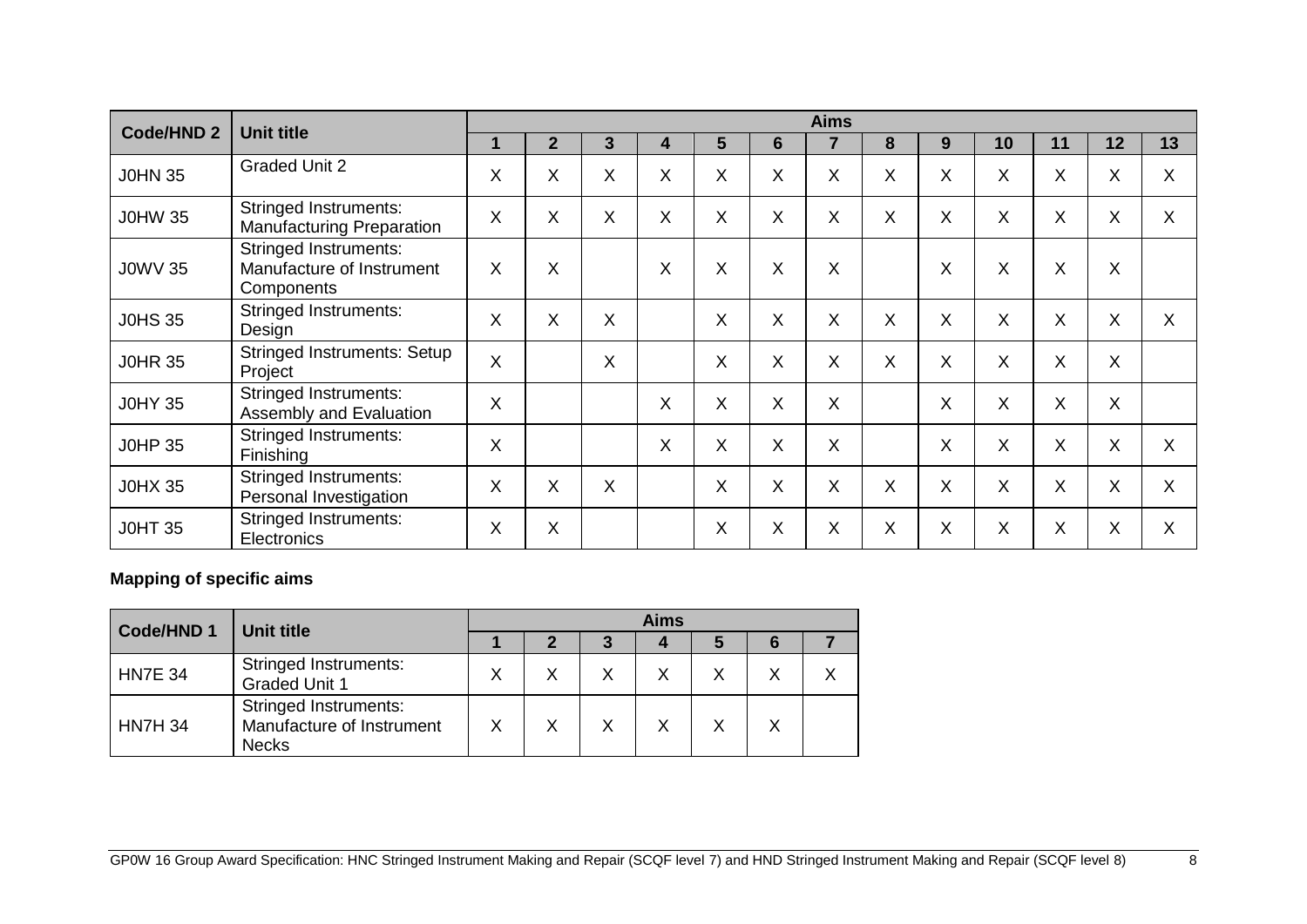| Code/HND 1     | <b>Unit title</b>                                                                              |                         | <b>Aims</b>    |                |                         |   |   |                |
|----------------|------------------------------------------------------------------------------------------------|-------------------------|----------------|----------------|-------------------------|---|---|----------------|
|                |                                                                                                | $\overline{\mathbf{1}}$ | $\overline{2}$ | $\overline{3}$ | $\overline{\mathbf{4}}$ | 5 | 6 | $\overline{7}$ |
| <b>HN7J 34</b> | <b>Stringed Instruments:</b><br>Manufacture of Instrument<br><b>Body Components</b>            | X                       | X              | X              | X                       | X | X |                |
| <b>HN7K 34</b> | <b>Stringed Instruments:</b><br>Instrument Inlay and<br>Soundhole Cutting<br><b>Techniques</b> | X                       | X              | X              | X                       | X | X |                |
| <b>HN7L 34</b> | <b>Stringed Instruments: Team</b><br><b>Building Project</b>                                   | X                       | X              | X              | X                       |   | X | X              |
| <b>HN7M 34</b> | <b>Stringed Instruments:</b><br>Assembly of Instrument<br>Bodies and Necks.                    | X                       | X              | X              | X                       | X | X |                |
| <b>HN7N 34</b> | Stringed Instruments:<br>Finishing                                                             | X                       | X              | X              | X                       | X | X |                |
| <b>HN7P 34</b> | <b>Stringed Instruments: Major</b><br>Repairs                                                  | X                       | X              | X              | X                       | X | X | $\mathsf{X}$   |
| <b>HN7T 34</b> | Stringed Instruments: Jig<br>Making                                                            | X                       | X              | X              | X                       | X | X | X              |
| <b>HN7V 34</b> | <b>Stringed Instruments:</b><br><b>Practical Acoustics and</b><br><b>Materials Testing</b>     | X                       |                | X              |                         |   | X | X              |
| <b>HN7R 34</b> | <b>Stringed Instruments: Wood</b><br>Machining                                                 | X                       | X              | X              |                         | X | X |                |
| <b>JOHN 35</b> | <b>Graded Unit 2</b>                                                                           | X                       | X              | X              | X                       | X | X | X              |
| <b>J0HW 35</b> | <b>Stringed Instruments:</b><br>Manufacturing Preparation                                      | X                       | X              | X              | X                       | X | X | X              |
| <b>J0WV 35</b> | <b>Stringed Instruments:</b><br>Manufacture of Instrument<br>Components                        | X                       | X              | X              | X                       | X | X |                |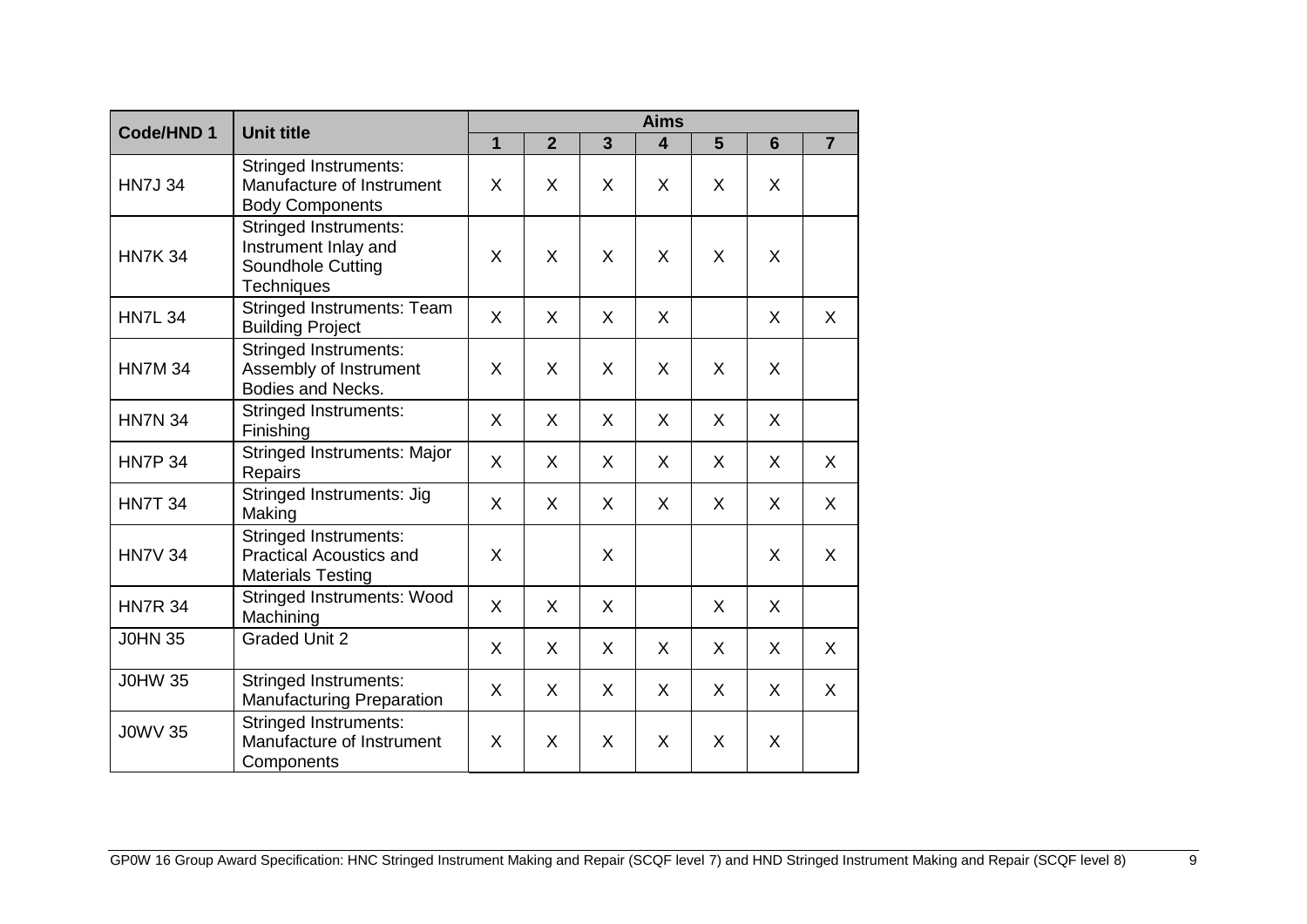| Code/HND 1     | <b>Unit title</b>                                       | <b>Aims</b> |              |   |   |   |   |   |  |  |  |
|----------------|---------------------------------------------------------|-------------|--------------|---|---|---|---|---|--|--|--|
|                |                                                         | 1           | $\mathbf{2}$ | 3 | 4 | 5 | 6 | 7 |  |  |  |
| <b>J0HS 35</b> | <b>Stringed Instruments:</b><br>Design                  | X           | X            | X |   |   | X | X |  |  |  |
| <b>J0HR 35</b> | <b>Stringed Instruments: Setup</b><br>Project           | X           | X            | X |   | X | X | X |  |  |  |
| <b>J0HY 35</b> | <b>Stringed Instruments:</b><br>Assembly and Evaluation | X           | X            | X | X | X | X |   |  |  |  |
| <b>JOHP 35</b> | <b>Stringed Instruments:</b><br>Finishing               | X           | X            | X | X | X | X |   |  |  |  |
| <b>J0HX 35</b> | <b>Stringed Instruments:</b><br>Personal Investigation  |             | X            |   |   |   | X | X |  |  |  |
| <b>JOHT 35</b> | <b>Stringed Instruments:</b><br>Electronics             | X           | X            | X |   | X | X | X |  |  |  |

### **5.2 Mapping of Core Skills development opportunities across the qualifications**

- ◆ The Core Skills that will be developed in each unit
- <span id="page-11-0"></span> Whether the Core Skill/Core Skill components are:
	- Embedded within the unit, which means learners who achieve the unit will automatically have their Core Skills profile updated on their certificate
	- Signposted, which means learners will be developing aspects of Core Skills through teaching and learning approaches but not enough to attract automatic certification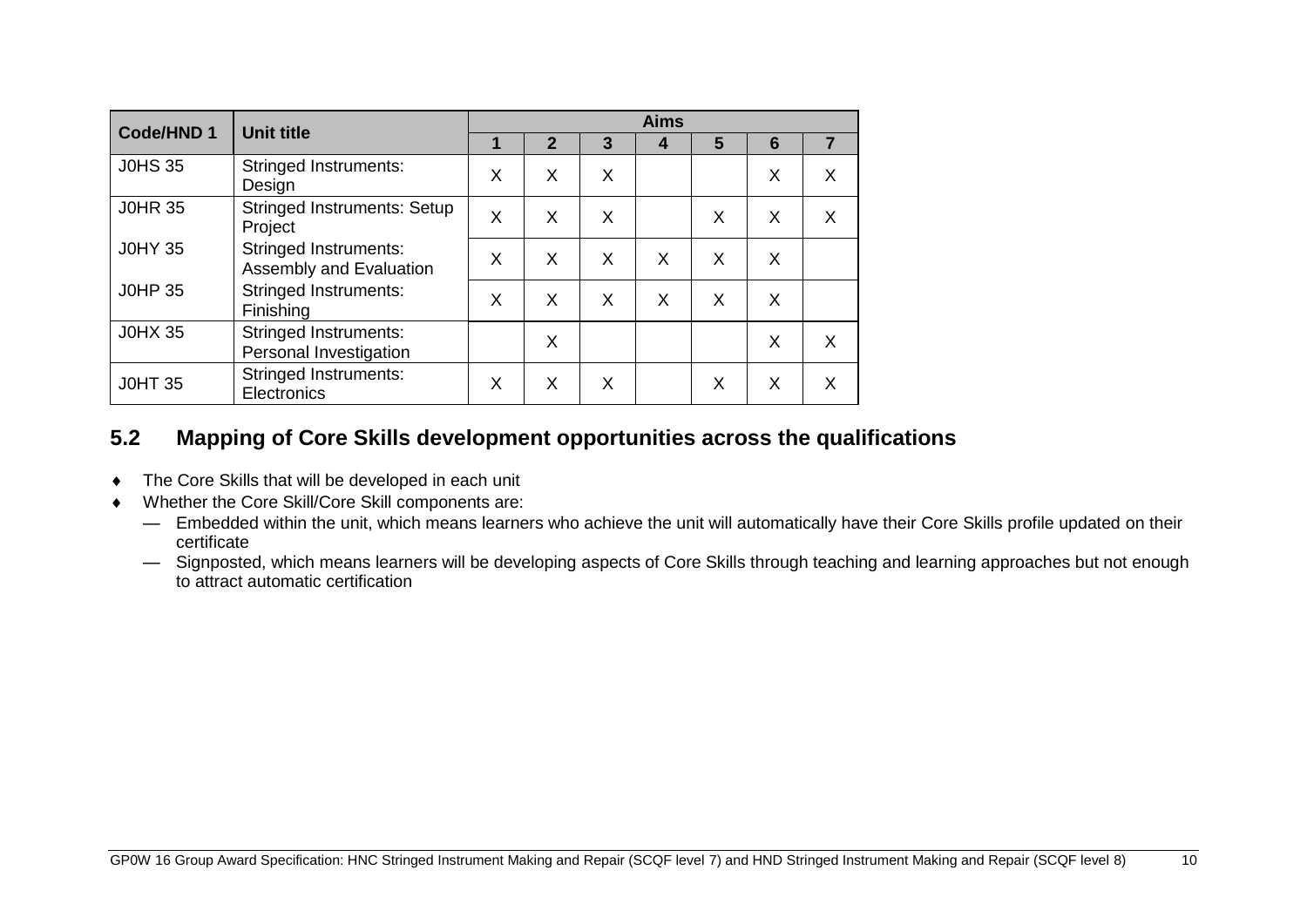|                               |                                                                                         |                   | Communication     |      |              | <b>Numeracy</b>                |                                 | <b>ICT</b>                        |                          | <b>Problem Solving</b>     |                             |                                          | <b>Working with Others</b>                |
|-------------------------------|-----------------------------------------------------------------------------------------|-------------------|-------------------|------|--------------|--------------------------------|---------------------------------|-----------------------------------|--------------------------|----------------------------|-----------------------------|------------------------------------------|-------------------------------------------|
| Unit code<br>HND <sub>1</sub> | <b>Unit title</b>                                                                       | Written (Reading) | Written (Writing) | Oral | Using Number | Using Graphical<br>Information | <b>Accessing</b><br>Information | Providing/Creating<br>Information | <b>Critical Thinking</b> | Planning and<br>Organising | Reviewing and<br>Evaluating | Working<br>Co-operatively<br>with Others | Reviewing<br>Co-operative<br>Contribution |
| <b>HN7E 34</b>                | <b>Stringed Instruments:</b><br><b>Graded Unit 1</b>                                    | S                 | S                 |      |              |                                | S                               | S                                 | E<br>SCQF <sub>6</sub>   | E<br>SCQF6                 | E<br>SCQF6                  |                                          |                                           |
| <b>HN7H 34</b>                | <b>Stringed Instruments:</b><br>Manufacture of<br><b>Instrument Necks</b>               |                   | S                 |      | S            | S                              |                                 | $\mathbb S$                       | Е<br>SCQF <sub>6</sub>   | S                          | S                           | $\mathsf{S}$                             |                                           |
| <b>HN7J 34</b>                | <b>Stringed Instruments:</b><br>Manufacture of<br><b>Instrument Body</b><br>Components  |                   | S                 |      | S            | $\mathsf S$                    |                                 | $\mathbb S$                       | Е<br>SCQF6               | $\mathsf S$                |                             | $\mathsf S$                              |                                           |
| <b>HN7K 34</b>                | <b>Stringed Instruments:</b><br>Instrument Inlay and<br>Soundhole Cutting<br>Techniques | $\mathsf{S}$      | S                 |      | S            | S                              | S                               | S                                 | Е<br>SCQF <sub>6</sub>   | S                          | S                           |                                          |                                           |
| <b>HN7L 34</b>                | <b>Stringed Instruments:</b><br><b>Team Building Project</b>                            | S                 | S                 | S    | S            | $\mathsf{S}$                   | S                               | S                                 | $\mathsf S$              | $\mathsf S$                | $\mathbb S$                 | E<br>SCQF6                               | $\mathsf S$                               |
| <b>HN7M 34</b>                | <b>Stringed Instruments:</b><br>Assembly of<br>Instrument Bodies and<br><b>Necks</b>    |                   | S                 |      | S            | S                              |                                 | S                                 | S                        | $\mathsf S$                |                             | S                                        |                                           |
| <b>HN7N 34</b>                | <b>Stringed Instruments:</b><br>Finishing                                               |                   | S                 |      |              |                                |                                 |                                   | $\mathsf S$              | $\mathsf S$                |                             | $\mathsf{S}$                             |                                           |
| <b>HN7P 34</b>                | <b>Stringed Instruments:</b><br><b>Major Repairs</b>                                    | S                 | S                 |      | S            | S                              |                                 |                                   | E<br>SCQF <sub>6</sub>   | $\mathsf S$                |                             |                                          |                                           |
| <b>HN7T 34</b>                | <b>Stringed Instruments:</b><br><b>Jig Making</b>                                       | S                 | S                 |      | S            | S                              | S                               | S                                 | S                        | $\mathbb S$                | $\mathsf S$                 | $\mathsf S$                              |                                           |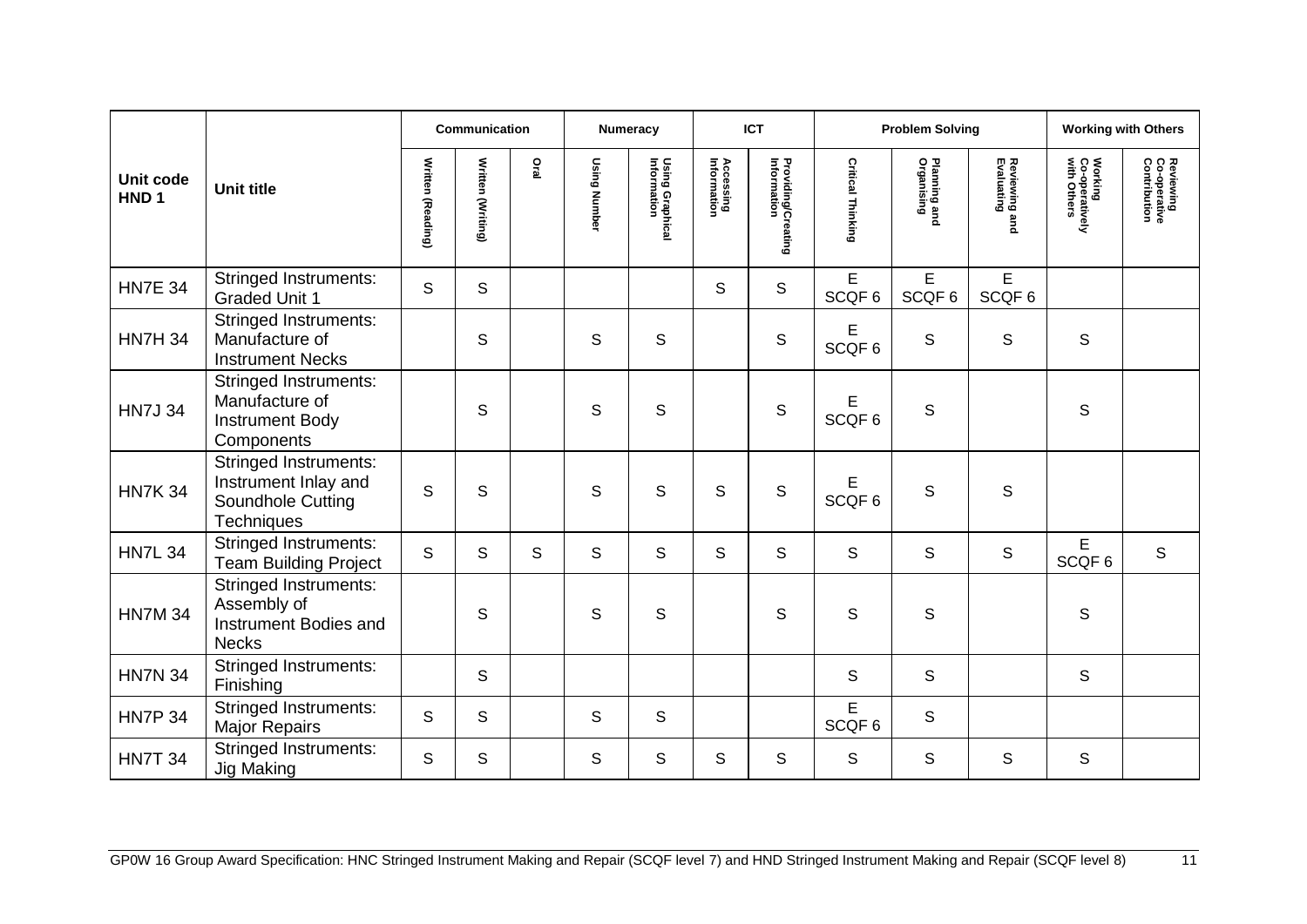|                               |                                                                                     |                           | Communication      |                | <b>Numeracy</b> |                                        | <b>ICT</b>                      |                                     | <b>Problem Solving</b> |                           |                                    | <b>Working with Others</b>                       |                                                        |
|-------------------------------|-------------------------------------------------------------------------------------|---------------------------|--------------------|----------------|-----------------|----------------------------------------|---------------------------------|-------------------------------------|------------------------|---------------------------|------------------------------------|--------------------------------------------------|--------------------------------------------------------|
| Unit code<br>HND <sub>1</sub> | Unit title                                                                          | Writt<br>র<br>8<br>읔<br>౷ | ≨<br>Ŝ<br>Ē<br>(6u | ó<br><u>نه</u> | c<br>6          | Using<br>Inform<br>Graphical<br>nation | <b>Accessing</b><br>Information | Providing/Cr<br>Information<br>ting | Critic<br>Ning         | Planning an<br>Organising | Reviewing<br>Evaluatin<br>ه ه<br>큔 | Working<br>Co-operative<br>with Others<br>Φ<br>Ē | Revie<br>Co-ont<br>/iewing<br>-operative<br>htribution |
| <b>HN7V 34</b>                | <b>Stringed Instruments:</b><br>Practical Acoustics and<br><b>Materials Testing</b> | S                         | S                  |                | S               | S                                      | S                               | S                                   | F<br>SCQF6             | S                         | E<br>SCQF <sub>6</sub>             | S                                                |                                                        |
| <b>HN7R 34</b>                | <b>Stringed Instruments:</b><br>Wood Machining                                      | S                         | S                  |                | S               | S                                      |                                 |                                     | S                      | S                         |                                    | S                                                |                                                        |

Key: S= Signposted E= Embedded

|                               |                                                                                |                      | <b>Communication</b> |      | Numeracy |                                          |                                 | <b>ICT</b>                                         |                      | <b>Problem Solving</b>     |                                |                                          | <b>Working with Others</b>                |
|-------------------------------|--------------------------------------------------------------------------------|----------------------|----------------------|------|----------|------------------------------------------|---------------------------------|----------------------------------------------------|----------------------|----------------------------|--------------------------------|------------------------------------------|-------------------------------------------|
| Unit code<br>HND <sub>2</sub> | <b>Unit title</b>                                                              | Written<br>(Reading) | Written<br>(Writing) | Dral | Using    | Using<br>Inform<br>mat<br>Graphical<br>õ | <b>Accessing</b><br>Information | Providing/Cr<br>Information<br>ക<br>$\sim$<br>iing | Critical<br>Thinking | Planning and<br>Organising | Reviewing<br>Evaluating<br>and | Working<br>Co-operatively<br>with Others | Reviewing<br>Co-operative<br>Contribution |
| <b>J0HN 35</b>                | <b>Graded Unit 2</b>                                                           | S                    | S                    |      | S        | S                                        | S                               | S                                                  | S                    | S                          | S                              | S                                        |                                           |
| <b>J0HW 35</b>                | <b>Stringed Instruments:</b><br>Manufacturing<br>Preparation                   | S                    | S                    |      |          |                                          | S                               | S                                                  | S                    | S                          | S                              | S                                        |                                           |
| <b>J0WV 35</b>                | <b>Stringed Instruments:</b><br>Manufacture of<br><b>Instrument Components</b> |                      | S                    |      | S        | S                                        |                                 | S                                                  | S                    | S                          |                                | S                                        |                                           |
| <b>J0HS 35</b>                | <b>Stringed Instruments:</b><br>Design                                         | S                    | S                    |      | S        | S                                        | S                               | S                                                  |                      | S                          | S                              |                                          |                                           |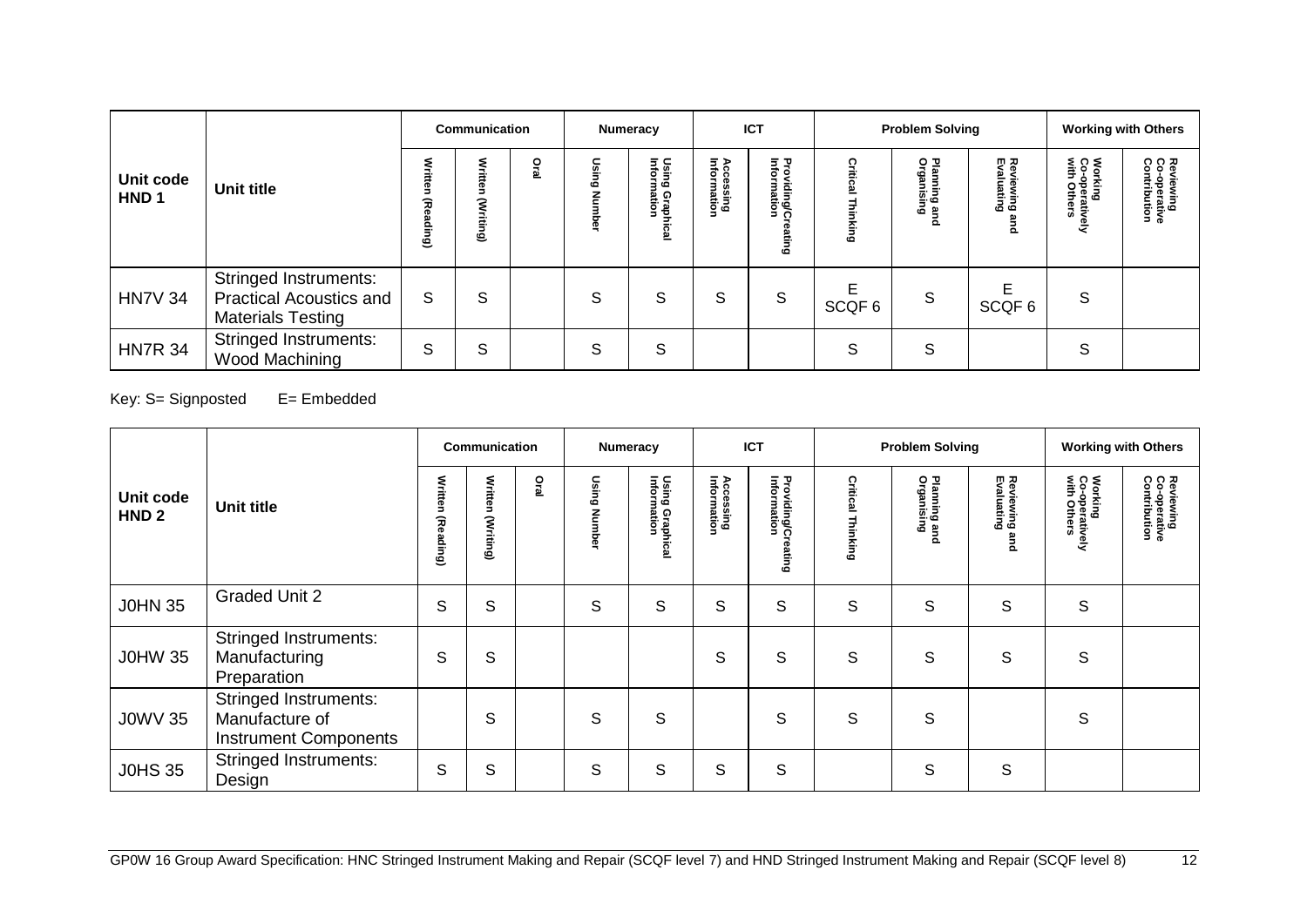|                               |                                                         |                             | Communication     |      |            | Numeracy                       |                                 | <b>ICT</b>                            |                      | <b>Problem Solving</b>     |                                                       | <b>Working with Others</b>               |                                           |
|-------------------------------|---------------------------------------------------------|-----------------------------|-------------------|------|------------|--------------------------------|---------------------------------|---------------------------------------|----------------------|----------------------------|-------------------------------------------------------|------------------------------------------|-------------------------------------------|
| Unit code<br>HND <sub>2</sub> | <b>Unit title</b>                                       | <b>Written</b><br>(Reading) | Written (Writing) | Oral | Using<br>z | Using Graphical<br>Information | <b>Accessing</b><br>Information | Providing/Cr<br>Information<br>eating | Critical<br>Thinking | Planning and<br>Organising | Reviewing<br>Evaluating<br>$\boldsymbol{\omega}$<br>휸 | Working<br>Co-operatively<br>with Others | Reviewing<br>Co-operative<br>Contribution |
| <b>J0HR 35</b>                | <b>Stringed Instruments:</b><br>Setup Project           | S                           | S                 | S    | S          | S                              | S                               | S                                     | S                    | S                          | $\mathsf S$                                           |                                          | S                                         |
| <b>J0HY 35</b>                | <b>Stringed Instruments:</b><br>Assembly and Evaluation |                             | S                 |      | S          | S                              |                                 | S                                     | S                    | S                          |                                                       | S                                        |                                           |
| <b>J0HP 35</b>                | <b>Stringed Instruments:</b><br>Finishing               |                             | S                 |      |            |                                |                                 |                                       | S                    | $\mathsf S$                |                                                       | $\mathsf S$                              |                                           |
| <b>J0HX 35</b>                | <b>Stringed Instruments:</b><br>Personal Investigation  | S                           | S                 |      |            |                                | S                               | S                                     | S                    | S                          | S                                                     |                                          |                                           |
| <b>JOHT 35</b>                | <b>Stringed Instruments:</b><br>Electronics             | S                           | S                 |      |            | S                              | S                               | S                                     | S                    | S                          | S                                                     | S                                        |                                           |

## **5.3 Assessment strategy for the qualifications**

<span id="page-14-0"></span>The course component units cover theory and understanding combined with practical technical skills. The overall assessment strategy will, therefore, be a mix of testing knowledge and understanding and assessing practical skills ability. The grid below shows how this might be achieved and where opportunities for integration of assessment may be possible.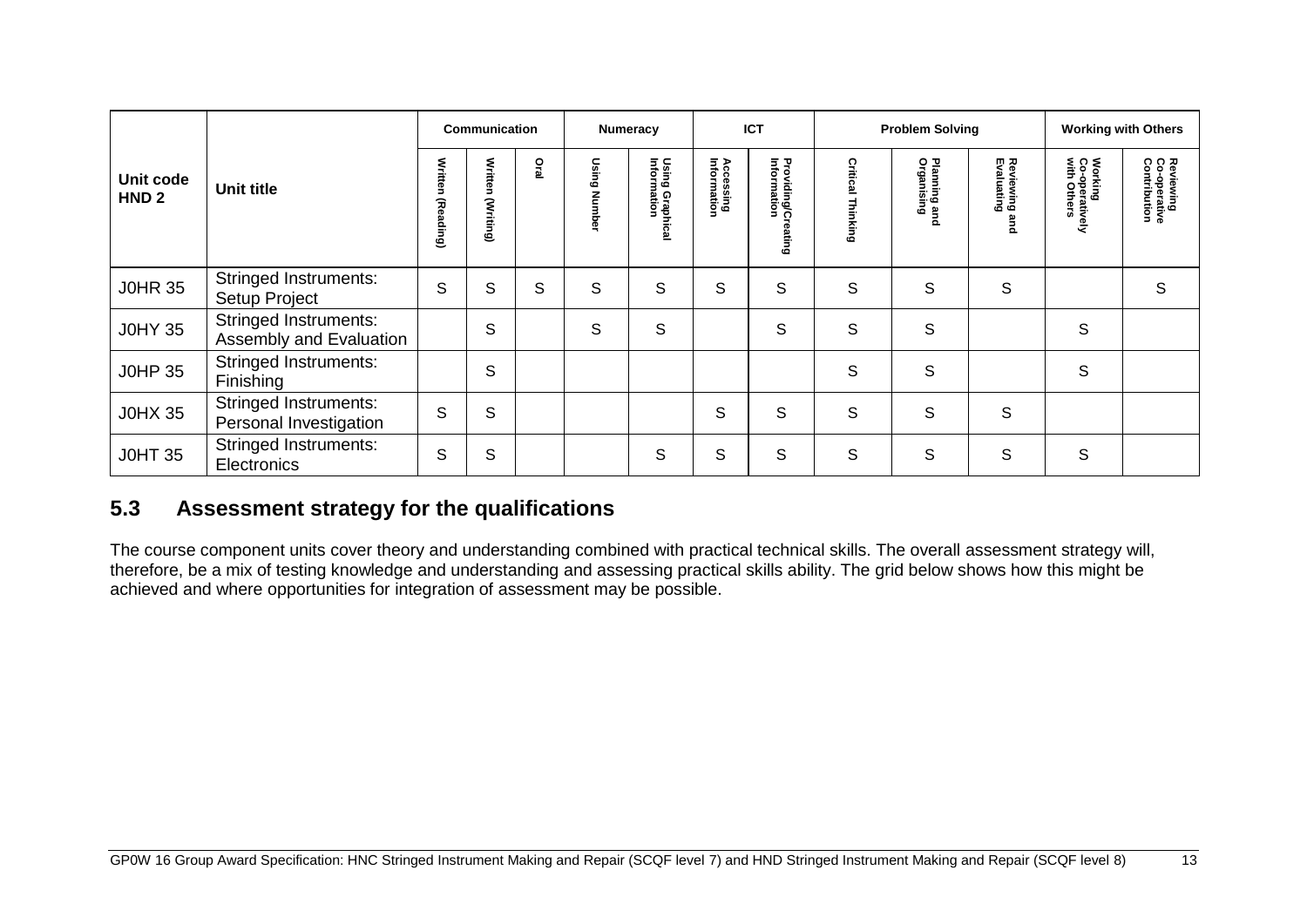| HND <sub>1</sub>                                                                                                           | <b>Assessment</b>                                                                                                                                                                                                   |                                                                            |                                                                                 |                                                                                                                                                                          |
|----------------------------------------------------------------------------------------------------------------------------|---------------------------------------------------------------------------------------------------------------------------------------------------------------------------------------------------------------------|----------------------------------------------------------------------------|---------------------------------------------------------------------------------|--------------------------------------------------------------------------------------------------------------------------------------------------------------------------|
| <b>Unit</b>                                                                                                                | <b>Tasks for each unit</b>                                                                                                                                                                                          | Integration with other<br>units                                            | <b>Assessment</b>                                                               | <b>Comments on possible</b><br>delivery and<br>assessment                                                                                                                |
| Unit 1<br><b>HN7E 34</b><br><b>Stringed Instruments:</b><br><b>Graded Unit 1</b>                                           | Research and assimilate<br>٠<br>commercial set-up<br>specifications<br>Produce a specification<br>٠<br>document and work<br>schedule<br>Practical implementation<br>٠<br>of work schedule<br>Evaluation report<br>٠ | Integrates and applies<br>knowledge and skills from<br>all mandatory units | Stage 1: Folio<br>Stage 2: Practical<br>exercise<br>Stage 3: Evaluation report  | This unit should be<br>delivered and assessed<br>towards the latter third of<br>the course as it requires<br>the mandatory units to be<br>completed.                     |
| Unit 2<br><b>HN7H 34</b><br><b>Stringed Instruments:</b><br>Manufacture of<br><b>Instrument Necks</b>                      | Analyse and interpret<br>٠<br>drawings<br>Produce a work schedule<br>$\bullet$<br>Manufacture two<br>٠<br>instrument necks                                                                                          | This unit integrates with<br>units 3, 6, 9 and 11                          | Outcome 1 and 2: Folio<br><b>Outcome 3: Practical</b><br>exercise and checklist | This unit could be<br>delivered early in course.<br>Assessments for<br>Outcome 1 and 2 can be<br>integrated.                                                             |
| Unit 3<br><b>HN7J 34</b><br><b>Stringed Instruments:</b><br>Manufacture of<br><b>Instrument Body</b><br>Components         | Analyse and interpret<br>٠<br>drawings<br>Produce a work schedule<br>$\bullet$<br>Manufacture two sets of<br>٠<br>instrument components                                                                             | This unit integrates with<br>units 2, 6, 9 and 11                          | Outcome 1 and 2: Folio<br><b>Outcome 3: Practical</b><br>exercise and checklist | This unit could be<br>delivered during the first<br>half of the course.<br>Assessments for<br>Outcome 1 and 2 can be<br>integrated.                                      |
| Unit 4<br><b>HN7K 34</b><br><b>Stringed Instruments:</b><br>Instrument Inlay and<br>Soundhole Cutting<br><b>Techniques</b> | Research, design and<br>$\bullet$<br>draw plans for instrument<br>inlays<br>Manufacture inlays and<br>$\bullet$<br>inset<br>Layout and cut a<br>soundhole                                                           | This unit integrates with<br>units 2, 3, 9 and 11                          | Outcome 1: Folio<br>Outcomes 2, 3 and 4:<br><b>Checklist</b>                    | This unit could be<br>delivered during the first<br>half of the course.<br>Photographic evidence<br>can be used together with<br>a checklist for Outcomes<br>2, 3 and 4. |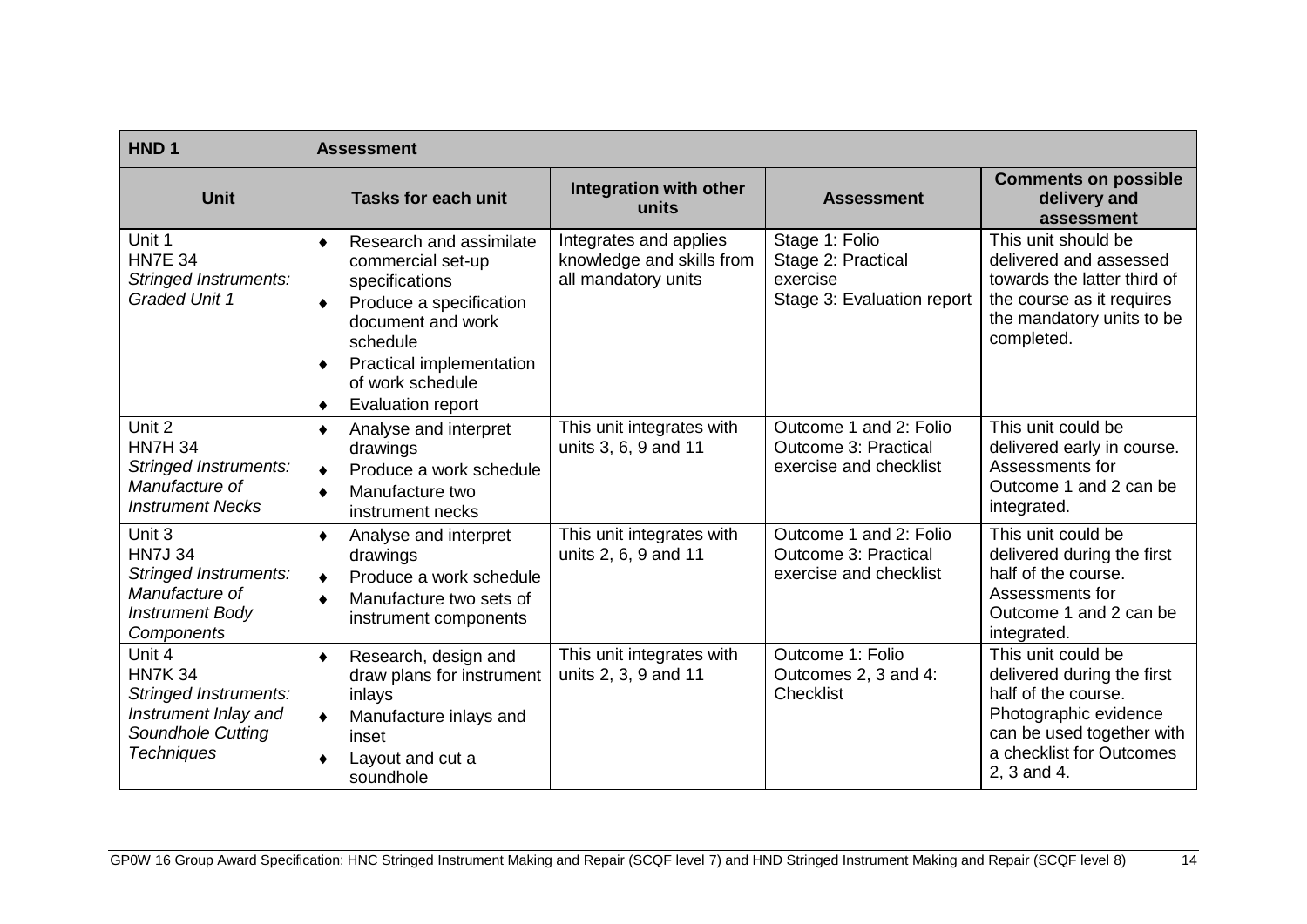| <b>Unit</b>                                                                                                             | <b>Tasks for each unit</b>                                                                                                                               | Integration with other<br>units                    | <b>Assessment</b>                                                                                    | <b>Comments on possible</b><br>delivery and<br>assessment                                                                                                               |
|-------------------------------------------------------------------------------------------------------------------------|----------------------------------------------------------------------------------------------------------------------------------------------------------|----------------------------------------------------|------------------------------------------------------------------------------------------------------|-------------------------------------------------------------------------------------------------------------------------------------------------------------------------|
| Unit 5<br><b>HN7L 34</b><br><b>Stringed Instruments:</b><br><b>Team Building Project</b>                                | Plan the group<br>٠<br>manufacture of a musical<br>instrument<br>Produce and assemble<br>$\bullet$<br>instrument components<br>Evaluate the project<br>٠ |                                                    | Outcome 1: Report<br>Outcome 2 and 3:<br><b>Checklist</b><br>Outcome 4: Report                       | This unit could be<br>delivered halfway through<br>the course or earlier.<br>Photographic evidence<br>can be used together with<br>a checklist for Outcomes<br>2 and 3. |
| Unit 6<br><b>HN7M 34</b><br><b>Stringed Instruments:</b><br>Assembly of<br><b>Instrument Bodies and</b><br><b>Necks</b> | Plan component<br>٠<br>assembly production<br>methods<br>Assemble two<br>$\bullet$<br>instruments                                                        | This unit integrates with<br>units 2, 3 and 4      | Outcome 1: Assembly<br>work schedule<br>Outcomes 2, 3 and 4:<br>Checklist of practical<br>assignment | This unit can be delivered<br>towards the end of the<br>course.                                                                                                         |
| Unit 7<br><b>HN7N 34</b><br><b>Stringed Instruments:</b><br>Finishing                                                   | Produce a finishing<br>٠<br>schedule<br>Finish two instruments<br>$\bullet$                                                                              |                                                    | Outcome 1: Folio<br>Outcome 2, 3 and 4 :<br><b>Checklist</b>                                         | This unit could be<br>delivered during the last<br>third of the course.                                                                                                 |
| Unit 8<br><b>HN7P 34</b><br><b>Stringed Instruments:</b><br><b>Major Repairs</b>                                        | Identify and analyse<br>$\bullet$<br>complex repairs,<br>estimate repair costs and<br>repair and retouch<br>complex repairs                              |                                                    | Outcome 1 and 2: Folio<br>Outcome 3 and 4:<br><b>Checklist</b>                                       | This unit could be<br>delivered at any point<br>during the first two thirds<br>of the course.                                                                           |
| Unit 9<br><b>HN7T 34</b><br><b>Stringed Instruments:</b><br><b>Jig Making</b>                                           | Research and analyse<br>٠<br>jigs<br>Design, manufacture and<br>$\bullet$<br>safety test jigs                                                            | This unit integrates with<br>units 2, 3, 4, and 11 | Outcomes 1 and 2: Folio<br>Outcomes 2 and 3:<br><b>Checklist</b>                                     | This unit could be<br>delivered at the beginning<br>of the course.                                                                                                      |
| Unit 10<br><b>HN7V 34</b><br>Stringed Instruments:<br><b>Practical Acoustics</b><br>and Materials Testing               | Investigate soundboard<br>$\bullet$<br>structures and materials<br>Make, test and evaluate<br>$\bullet$<br>soundboard structures                         |                                                    | Outcomes 1, 2 and 3:<br>Report                                                                       | This unit could be<br>delivered in the first half<br>of the course.                                                                                                     |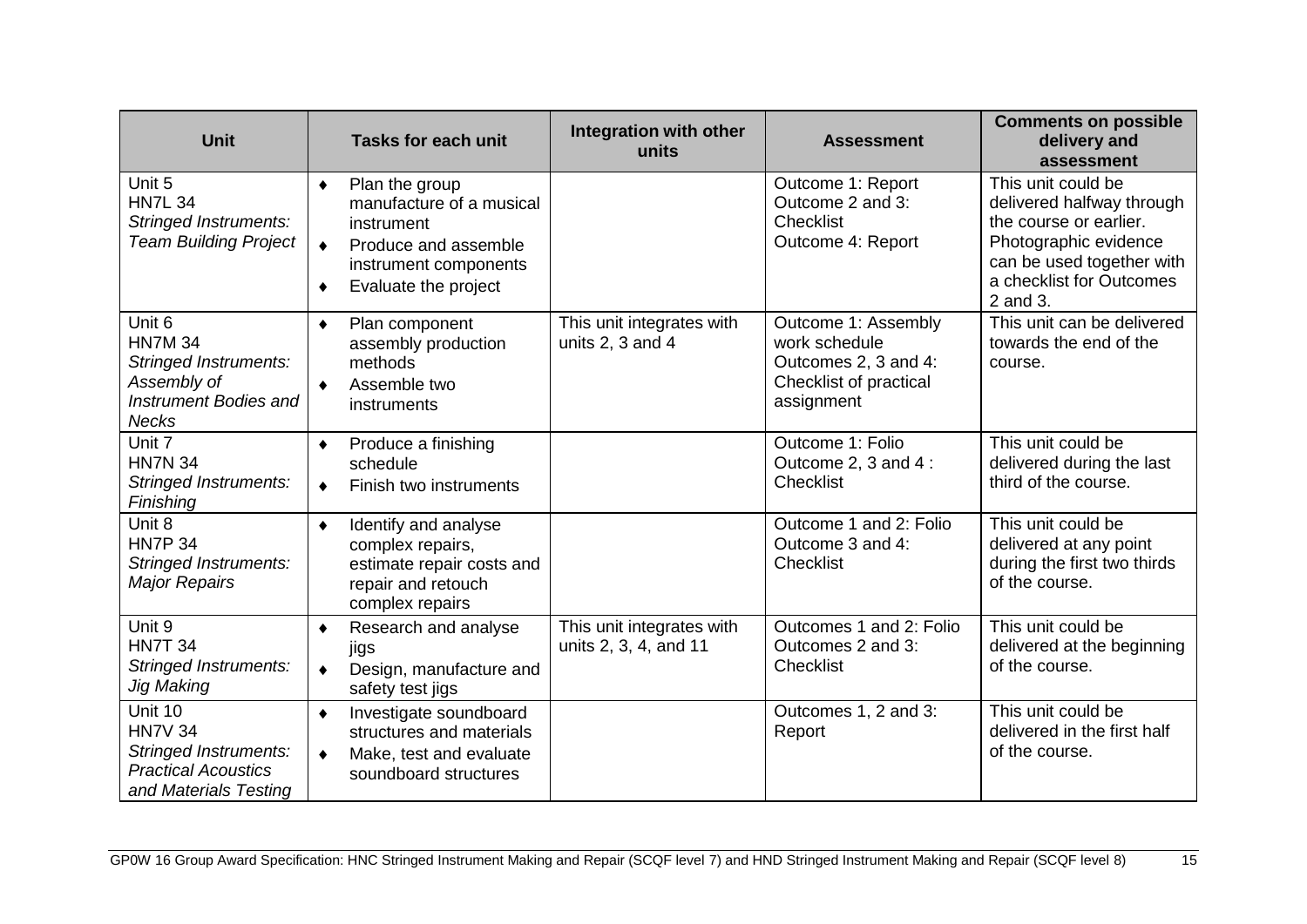| <b>Unit</b>                                                                        | <b>Tasks for each unit</b>                                         | Integration with other<br>units                   | <b>Assessment</b>                                                                                                         | <b>Comments on possible</b><br>delivery and<br>assessment           |
|------------------------------------------------------------------------------------|--------------------------------------------------------------------|---------------------------------------------------|---------------------------------------------------------------------------------------------------------------------------|---------------------------------------------------------------------|
| Unit 11<br><b>HN7R 34</b><br><b>Stringed Instruments:</b><br><b>Wood Machining</b> | Set-up, maintain and<br>operate a range of<br>woodworking machines | This unit integrates with<br>units 2, 3, 4, and 9 | Outcome 1: Short answer<br>questions and practical<br>exercise<br>Outcome 2 and 3:<br>Practical exercise and<br>checklist | This unit could be<br>delivered in the first half<br>of the course. |

| HND <sub>2</sub>                                                          | <b>Assessment</b>                                                                                                                                                                                                                                                                                                              |                                                                            |                                                                                      |                                                                                                                                                      |
|---------------------------------------------------------------------------|--------------------------------------------------------------------------------------------------------------------------------------------------------------------------------------------------------------------------------------------------------------------------------------------------------------------------------|----------------------------------------------------------------------------|--------------------------------------------------------------------------------------|------------------------------------------------------------------------------------------------------------------------------------------------------|
| <b>Unit</b>                                                               | Tasks for each unit                                                                                                                                                                                                                                                                                                            | Integration with other<br>units                                            | <b>Assessment</b>                                                                    | <b>Comments on possible</b><br>delivery and<br>assessment                                                                                            |
| Unit 1<br>J0HN 35<br><b>Stringed Instruments:</b><br><b>Graded Unit 2</b> | Produce a brief,<br>production plan, work<br>schedule and materials<br>list and costing for either<br>a complex repair or<br>component manufacture.<br>Manufacture<br>product/complete repair,<br>producing design<br>solutions where<br>appropriate. Evaluate<br>finished product/repair,<br>production plan and<br>schedule. | Integrates and applies<br>knowledge and skills from<br>all mandatory units | Stage 1: Folio<br>Stage 2: Practical<br>exercise/folio<br>Stage 3: Evaluation report | This unit should be<br>delivered and assessed<br>towards the latter third of<br>the course as it requires<br>the mandatory units to be<br>completed. |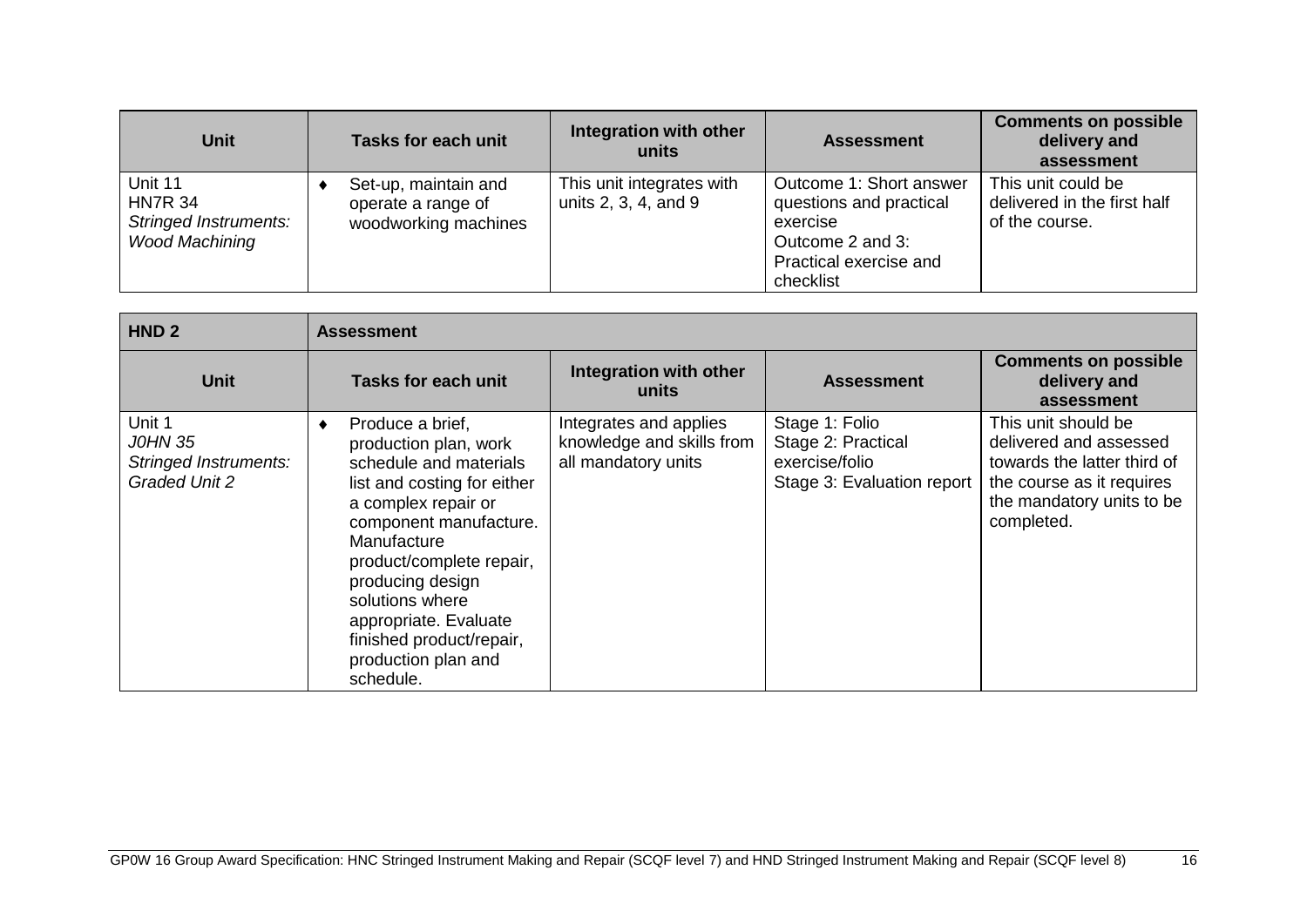| <b>Unit</b>                                                                                                   | <b>Tasks for each unit</b>                                                                                                                                                         | Integration with other<br>units                   | <b>Assessment</b>                                                                                                                                           | <b>Comments on possible</b><br>delivery and<br>assessment                                                                                                                                         |
|---------------------------------------------------------------------------------------------------------------|------------------------------------------------------------------------------------------------------------------------------------------------------------------------------------|---------------------------------------------------|-------------------------------------------------------------------------------------------------------------------------------------------------------------|---------------------------------------------------------------------------------------------------------------------------------------------------------------------------------------------------|
| Unit 2<br><b>J0HW 35</b><br><b>Stringed Instruments:</b><br>Manufacturing<br>Preparation                      | Produce elements<br>٠<br>required in the<br>construction of one<br>complex or two standard<br>instruments. These will<br>include jigs moulds,<br>templates and inlays              | This unit integrates with<br>units $3, 4$ and $7$ | Outcome 1: Folio<br>Outcome 2 and 3:<br>practical recorded on<br>checklist                                                                                  | This unit should be<br>delivered at the beginning<br>of the course as it covers<br>the basic preparation<br>required for later units in<br>the course                                             |
| Unit 3<br><b>J0HS 35</b><br><b>Stringed Instruments:</b><br>Design                                            | Investigate instrument<br>٠<br>designs, materials and<br>techniques. Develop<br>design ideas and<br>produce working<br>drawings for one<br>complex or two standard<br>instruments. | This unit integrates with<br>units 2, 4 and $7$   | Outcome 1 and 2 Folio<br>Outcome 3 working<br>drawings                                                                                                      | This unit should be<br>delivered at the beginning<br>of the course at the same<br>time as unit 2, together<br>they provide the<br>preparation required for<br>manufacturing an<br>instrument/s.   |
| Unit 4<br><b>JOHV 35</b><br><b>Stringed Instruments:</b><br>Manufacture of<br><b>Instrument</b><br>Components | Interpret drawings, plan<br>٠<br>the production and<br>produce one complex<br>instrument or two<br>standard instruments.                                                           | This unit integrates with<br>units 2, 3 and 7     | Outcome 1 Specification<br>document<br>Outcome 2 Timetable<br><b>Outcome 3 Practical work</b><br>recorded on checklist.<br>Outcome 4 Recorded<br>data Sheet | This unit should begin<br>towards the end of units 2<br>and 3 being completed.                                                                                                                    |
| Unit 5<br><b>J0HX 35</b><br><b>Stringed Instruments:</b><br>Personal Investigation                            | Investigate of an aspect<br>٠<br>of musical instrument<br>making and/or music<br>history.<br>Evaluate the collected<br>٠<br>data.                                                  | This could be integrated<br>with unit 3           | A written document or<br>presentation with<br>accompanying text                                                                                             | This unit could be<br>delivered at the beginning<br>of the first term if it is<br>being integrated with unit<br>3 Stringed Instruments:<br>Design. It is best<br>delivered in term one or<br>two. |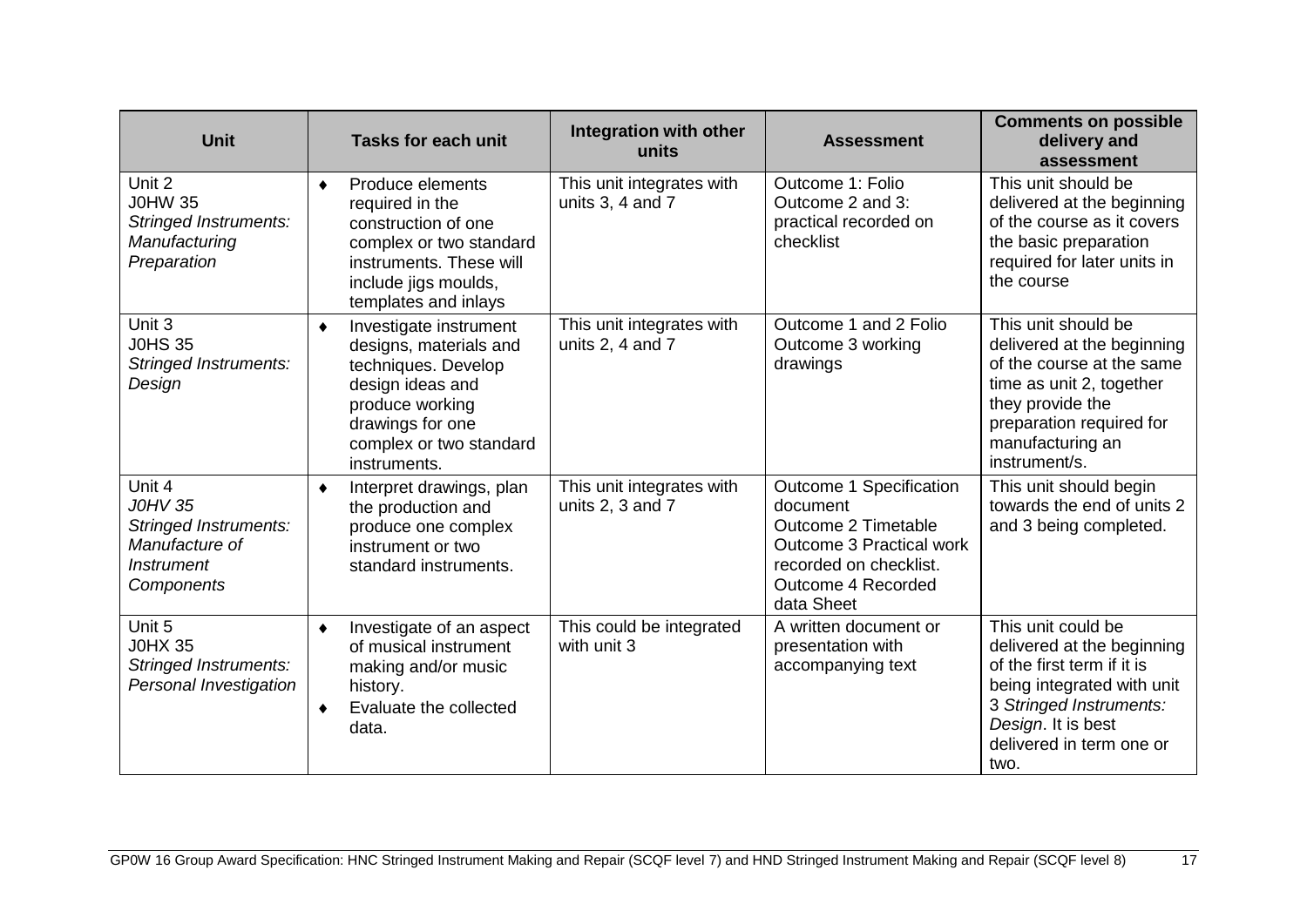| <b>Unit</b>                                                                            | <b>Tasks for each unit</b>                                                                                                                                                                          | Integration with other<br>units                                                                                      | <b>Assessment</b>                                                                                                                                           | <b>Comments on possible</b><br>delivery and<br>assessment                              |
|----------------------------------------------------------------------------------------|-----------------------------------------------------------------------------------------------------------------------------------------------------------------------------------------------------|----------------------------------------------------------------------------------------------------------------------|-------------------------------------------------------------------------------------------------------------------------------------------------------------|----------------------------------------------------------------------------------------|
| Unit 6<br><b>J0HY 35</b><br><b>Stringed Instruments:</b><br>Assembly and<br>Evaluation | Interpret drawings, plan<br>٠<br>the assembly and<br>assemble one complex<br>instrument or two<br>standard instruments.<br>Evaluate work.                                                           | This unit integrates with<br>units $2, 4$ and $7$                                                                    | Outcome 1 Specification<br>document<br>Outcome 2 Timetable<br><b>Outcome 3 Practical work</b><br>recorded on checklist.<br>Outcome 4 Recorded<br>data Sheet | This unit should run<br>towards the end of term<br>two and the start of term<br>three. |
| Unit 7<br><b>JOHT 35</b><br><b>Stringed Instruments:</b><br><b>Electronics</b>         | Identify and describe<br>٠<br>pickup and amplification<br>systems. Detect and<br>describe faults in pickup<br>and amplification<br>systems. Install and test<br>a pickup system.                    | This unit integrates with<br>Unit 9 Stringed<br>Instruments: Setup. It<br>could also integrate with<br>units 4 and 6 | Outcome 1 Folio<br>Outcome 2 worksheets                                                                                                                     | This unit should run in<br>term three                                                  |
| Unit 8<br><b>J0HP 35</b><br><b>Stringed Instruments:</b><br><b>Finishing</b>           | Investigate complex,<br>٠<br>custom and alternative<br>finishes. Prepare costed<br>work schedules. Prepare<br>and finish an instrument.                                                             |                                                                                                                      | Outcomes 1 and 2 folio<br>Outcome 3 checklist and<br>product                                                                                                | This unit will run in term<br>three.                                                   |
| Unit 9<br><b>J0HR 35</b><br><b>Stringed Instruments:</b><br>Setup Project              | Investigate a range of<br>٠<br>professional setup data<br>and instrument<br>amplification. Produce<br>setup specification<br>worksheet. Setup<br>instrument and install an<br>amplification system. | This unit integrates with<br>unit 7                                                                                  | Outcome 1 and 2 Folio<br>Outcome 3 and 4<br>checklist and product                                                                                           | This unit will run in term<br>three.                                                   |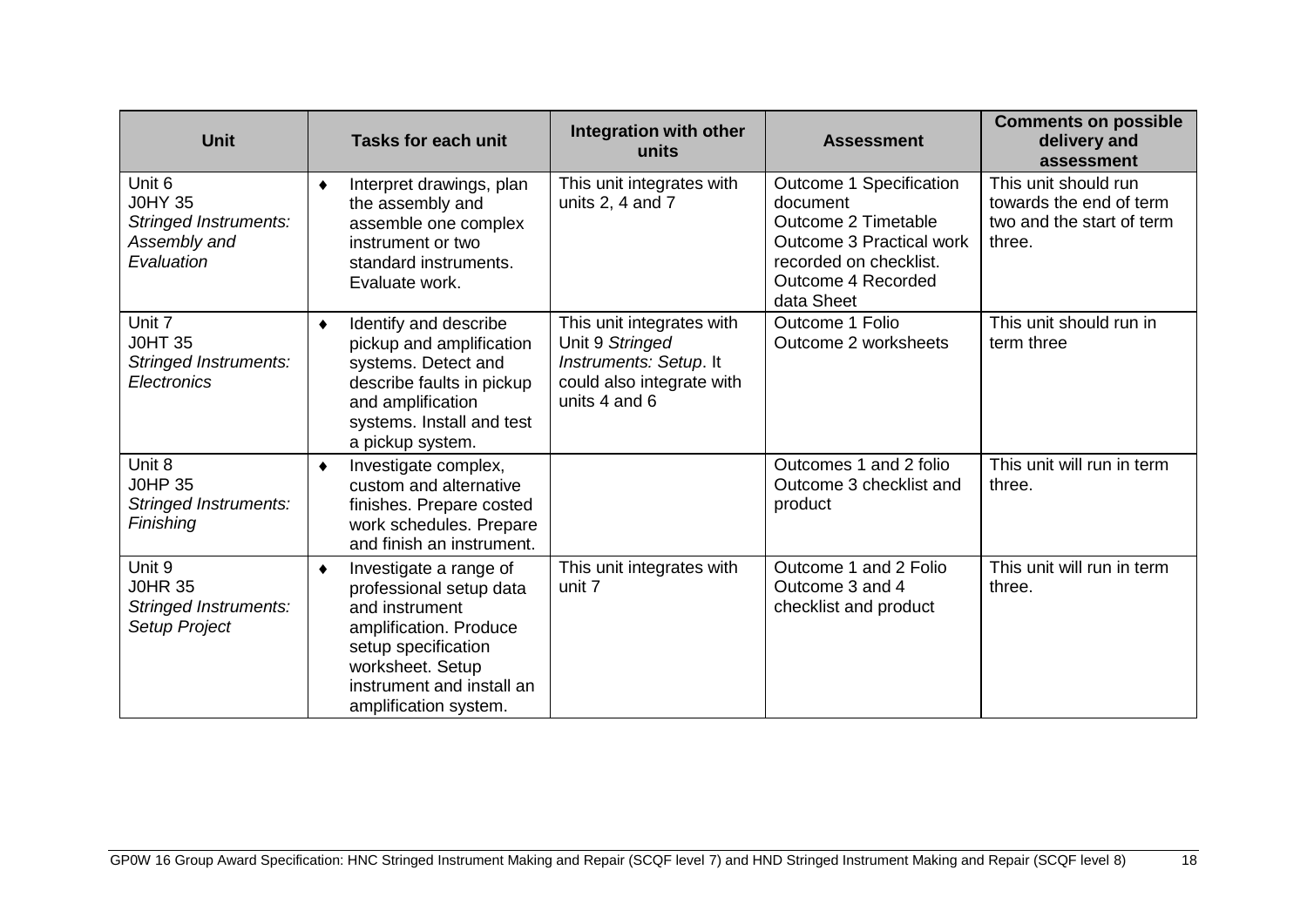## <span id="page-20-0"></span>**6 Guidance on approaches to delivery and assessment**

The course has been designed to develop instrument manufacturing skills in the context of a professional environment where time management and increased production skills are essential elements. The course formalises planning and scheduling of work throughout, giving learners time management skills thus enhancing employment prospects. Manufacturing skills will also be developed through the increased use of jigs and machinery and the repetition, practice and perfecting of craft skills.

 Although centres can choose the sequence in which to deliver the units, the primary elements of the mandatory units in each year of the HND need to be delivered prior to delivering the graded units

The assessment strategy of the SQA Design Principles — to encourage a more holistic approach to assessment — has been adopted in this award. The new HN unit specification places the emphasis on reducing the assessment load for both learners and centres by devising assessments that assess the entire unit or join the assessments of outcomes together.

There is also the opportunity to integrate assessments across units. The logistics of this will depend on the programme in individual centres.

The grid shown in Section 5.3 above provides an illustration of this.

#### **Suggestions for unit assessment integration HND 1**

The following two units would usually be run together at the beginning of the course. The practical assessment for these units could be integrated by the production of jigs during the wood machining unit.

- *Stringed Instruments: Jig Making* HN7T 34
- *Stringed Instruments: Wood Machining* HN7R 34

Two instruments will be manufactured and assembled in unit 2 *Stringed Instruments: Manufacture of Instrument Necks*, unit 3 *Stringed Instruments: Manufacture of Instrument Body Components*, unit 4 *Stringed Instruments: Instrument Inlay and Soundhole Cutting Techniques* and unit 6 *Stringed Instruments: Assembly of Instrument Bodies and Necks*. The assessments can be integrated especially Outcomes 1 and 2 in each unit.

Unit 5 *Stringed Instruments: Team Building Project*, unit 8 *Stringed Instruments: Major Repairs* and unit 10 *Stringed Instruments: Practical Acoustics and Materials Testing* could be run at any point on the course though learners would benefit from the knowledge and learning achieved in unit 8 *Stringed Instruments: Major Repairs* and unit 10 *Stringed Instruments: Practical Acoustics and Materials Testing* by completing these during the first two thirds of the course.

Unit 6 *Stringed Instruments: Assembly of Instrument Bodies and Necks* and unit 7 *Stringed Instruments: Finishing* would normally be delivered in the second half of the course.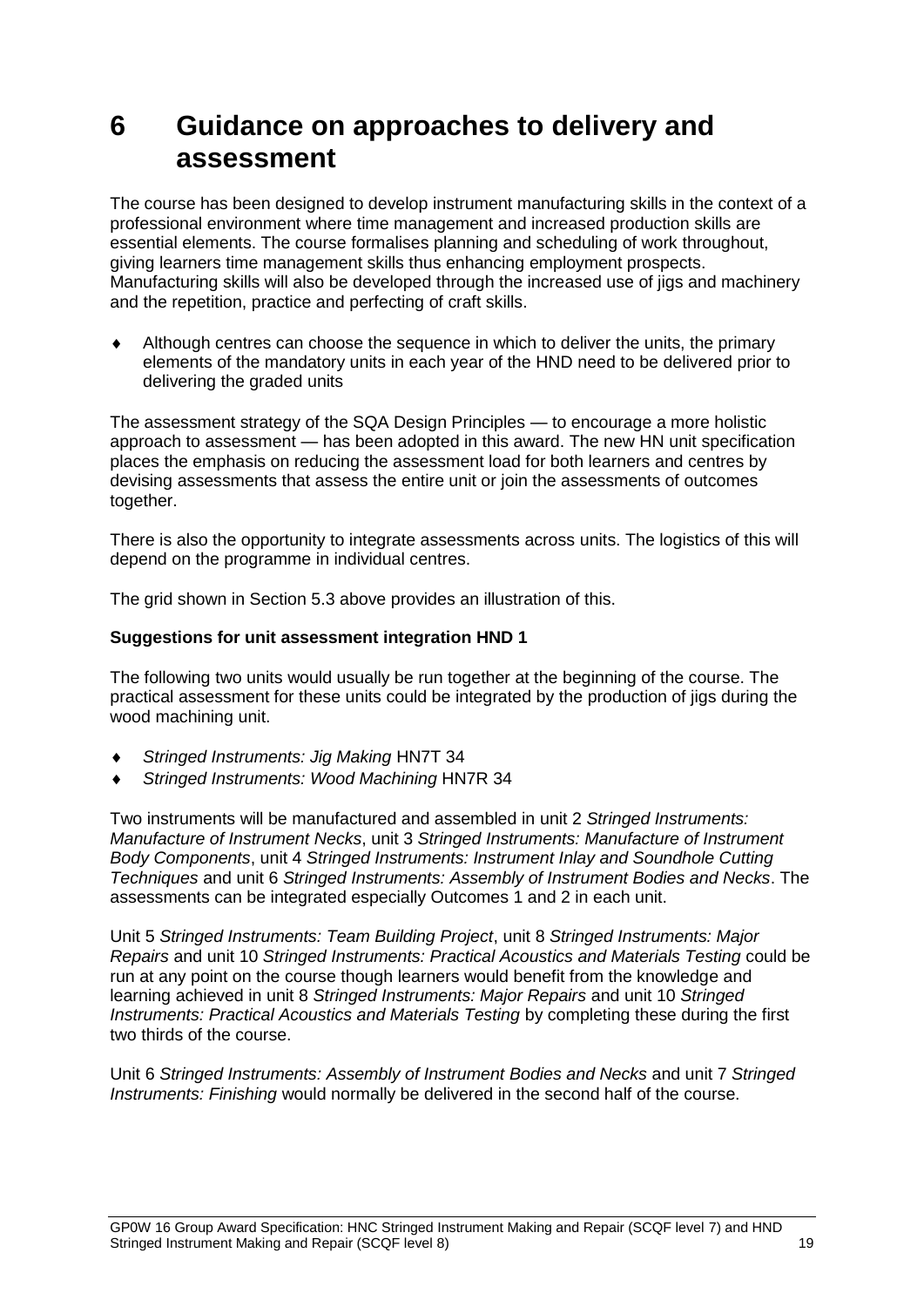#### **Suggestions for unit assessment integration HND 2**

Unit 3 *Stringed Instruments: Design* should be taught at the beginning of the course together with unit 2 *Stringed Instruments: Manufacturing Preparation*, Outcome 1 of these units could be integrated. Outcome 1 in unit 4 *Stringed Instruments: Manufacture of Instrument Components* and unit 6 *Stringed Instruments: Assembly and Evaluation* can be integrated.

The electronic element of unit 9 *Stringed Instruments: Setup Project* can be integrated with the *Stringed Instruments: Electronics* unit 7. Unit 5 *Stringed Instruments: Personal Investigation* is best taught in block 2 but could be integrated with unit 3 *Stringed Instruments: Design* in block 1.

### <span id="page-21-0"></span>**6.1 Sequencing/integration of units**

#### **HND 1**

Suggested sequence for the delivery of units.

| <b>Block 1</b>                                                                                                       | <b>Block 2</b>                                                                                                                        | <b>Block 3</b>                                                                                          |
|----------------------------------------------------------------------------------------------------------------------|---------------------------------------------------------------------------------------------------------------------------------------|---------------------------------------------------------------------------------------------------------|
| Unit 8 Stringed Instruments:<br><b>Major Repairs HN7P 34</b><br>(2 credit)                                           | Unit 2 Stringed Instruments:<br>Manufacture of Instrument<br>Necks HN7H 34<br>(2 credit)                                              | Unit 6 Stringed Instruments:<br>Assembly of Instrument<br><b>Bodies and Necks</b><br>HN7M 34 (2 credit) |
| Unit 9 Stringed Instruments:<br>Jig Making HN7T 34<br>(1 credit)                                                     | Unit 10 Stringed<br><b>Instruments: Practical</b><br>Acoustics and Materials<br>Testing HN7V 34 (1 credit)                            | Unit 7 Stringed Instruments:<br>Finishing HN7N 34<br>(1 credit)                                         |
| Unit 11 Stringed Instruments:<br><b>Wood Machining HN7R 34</b><br>(1 credit)                                         | Unit 5 Stringed Instruments:<br><b>Team Building Project</b><br>HN7L 34 (1 credit)                                                    | Unit 1 Stringed Instruments:<br>Graded Unit 1 HN7E 34<br>(1 credit)                                     |
| Unit 4 Stringed Instruments:<br>Instrument Inlay and<br><b>Soundhole Cutting</b><br>Techniques HN7K 34<br>(1 credit) |                                                                                                                                       |                                                                                                         |
| Unit 3 Stringed Instruments:<br>Manufacture of Instrument<br><b>Body Components HN7J 34</b><br>(2 credit)            | Unit 3 Stringed Instruments:<br>Manufacturing of Instrument<br><b>Body Components will run</b><br>into Block 2 HN7J 34<br>(2 credits) |                                                                                                         |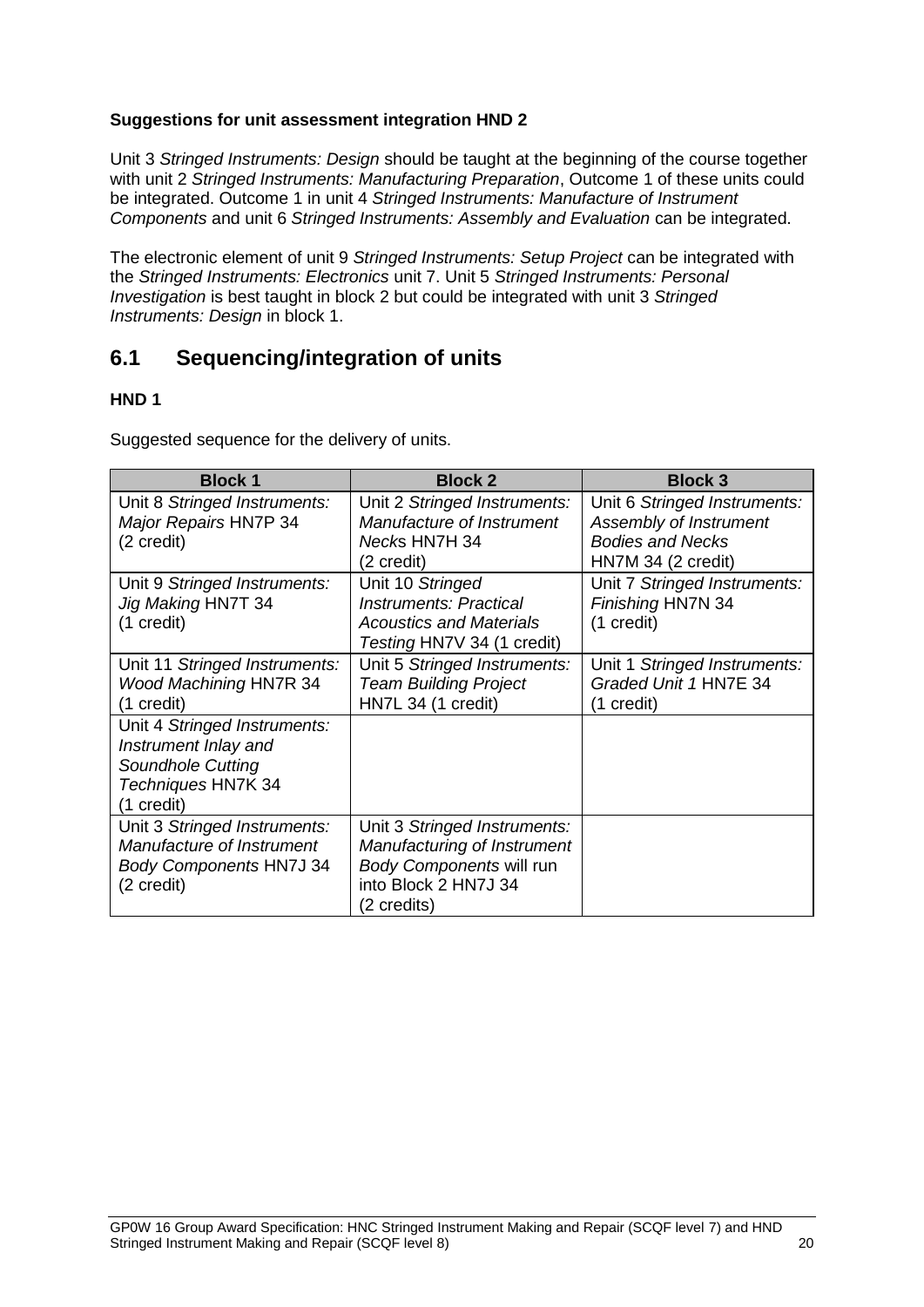### **HND 2**

Suggested sequence for the delivery of units.

| <b>Block 1</b>                   | <b>Block 2</b>                 | <b>Block 3</b>                     |
|----------------------------------|--------------------------------|------------------------------------|
| Unit 3 Stringed Instruments:     | Unit 5 Stringed Instruments:   | Unit 1 Stringed Instruments:       |
| Design                           | Personal Investigation*        | <b>Graded Unit 2</b>               |
| (1 credit)                       | (1 credit)                     | (2 credit)                         |
| Unit 2 Stringed Instruments:     | Unit 7 Stringed Instruments:   | Unit 8 Stringed Instruments:       |
| <b>Manufacturing Preparation</b> | Electronics                    | Finishing                          |
| (3 credit)                       | (1 credit)                     | (1 credit)                         |
| Unit 4 Stringed Instruments:     | Unit 6 Stringed Instruments:   | <b>Stringed Instruments: Setup</b> |
| Manufacture of Instrument        | <b>Assembly and Evaluation</b> | Project                            |
| Components (3 credit)            | (2 credit)                     | (1 credit)                         |

\*Personal investigation could be taught in block 1, manufacture of components will normally continue into block 2.

## <span id="page-22-0"></span>**6.2 Recognition of prior learning**

SQA recognises that learners gain knowledge and skills acquired through formal, non-formal and informal learning contexts.

In some instances, a full group award may be achieved through the recognition of prior learning. However, it is unlikely that a learner would have the appropriate prior learning and experience to meet all the requirements of a full group award.

The recognition of prior learning may **not** be used as a method of assessing in the following types of units and assessments:

- ◆ HN graded units
- Course and/or external assessments
- Other integrative assessment units (which may or not be graded)
- Certain types of assessment instruments where the standard may be compromised by not using the same assessment method outlined in the unit
- Where there is an existing requirement for a licence to practice
- Where there are specific health and safety requirements
- Where there are regulatory, professional or other statutory requirements
- Where otherwise specified in an assessment strategy

More information and guidance on the *Recognition of Prior Learning* (RPL) may be found on our website **[www.sqa.org.uk](http://www.sqa.org.uk/)**.

The following sub-sections outline how existing SQA unit(s) may contribute to this group award. Additionally, they also outline how this group award may be recognised for professional and articulation purposes.

### **6.2.1 Articulation and/or progression**

The HND Stringed Instrument Making and Repair programme can facilitate articulation into the following programme:

 BA (Hons) Musical Instrument Craft (Violin Making and Repair, Guitar Making and Repair), Lincoln College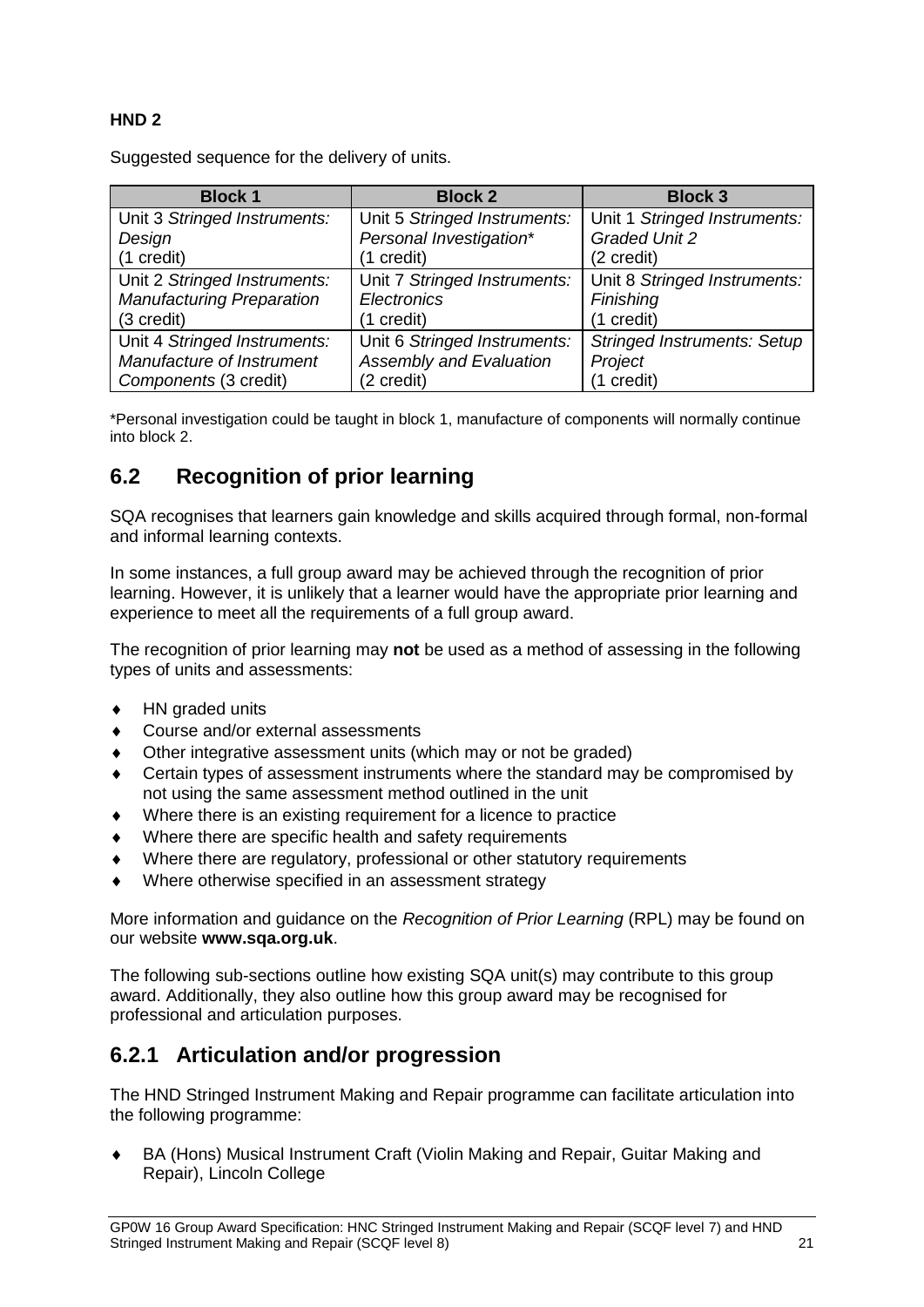## **6.2.2 Credit transfer**

All learners are eligible for unit-by-unit credit transfer.

Unit by unit conversion permits learners to convert old units, which they may have acquired previously, to new units to allow them to gain credit towards the new qualifications. These arrangements are known as *credit transfer*.

Credit transfer is used in lieu of the normal evidence requirements for a unit. Once the equivalence between units is established, a learner is not required to produce evidence towards a unit, if they already possess an 'equivalent' unit. It is sufficient for the learner to produce evidence of completing the equivalent unit, which is normally done via the production of their Scottish Qualifications Certificate. Centres must retain proof of this (normally a photocopy of the learner's SQC) for the purposes of internal and external moderation.

All decisions relating to credit transfer remain with centres. However, SQA carries out an initial mapping between old and new units, to provide guidance.

### <span id="page-23-0"></span>**6.3 Opportunities for e-assessment**

Some activities in the units offer opportunities for online learning and/or online capture of, and access to, learner evidence. Centres are advised to refer to individual unit specifications for further quidance.

### <span id="page-23-1"></span>**6.4 Support materials**

A [list of existing ASPs](http://www.sqa.org.uk/sqa/46233.2769.html) is available to view on SQA's website.

### <span id="page-23-2"></span>**6.5 Resource requirements**

Workshops with specialist tools specifically tailored to musical instrument making will be required, also access to IT and equipment relating to acoustic science and material science.

## <span id="page-23-3"></span>**7 General information for centres**

#### **Equality and inclusion**

The unit specifications making up this group award have been designed to ensure that there are no unnecessary barriers to learning or assessment. The individual needs of learners will be taken into account when planning learning experiences, selecting assessment methods or considering alternative evidence. Further advice can be found on our website **[www.sqa.org.uk/assessmentarrangements](http://www.sqa.org.uk/sqa/14977.html)**.

#### **Internal and external verification**

All instruments of assessment used within this/these qualification(s) should be internally verified, using the appropriate policy within the centre and the guidelines set by SQA.

External verification will be carried out by SQA to ensure that internal assessment is within the national guidelines for these qualifications.

Further information on internal and external verification can be found in *SQA's Guide to Assessment* **[\(www.sqa.org.uk/GuideToAssessment\)](http://www.sqa.org.uk/sqa/files_ccc/GuideToAssessment.pdf)**.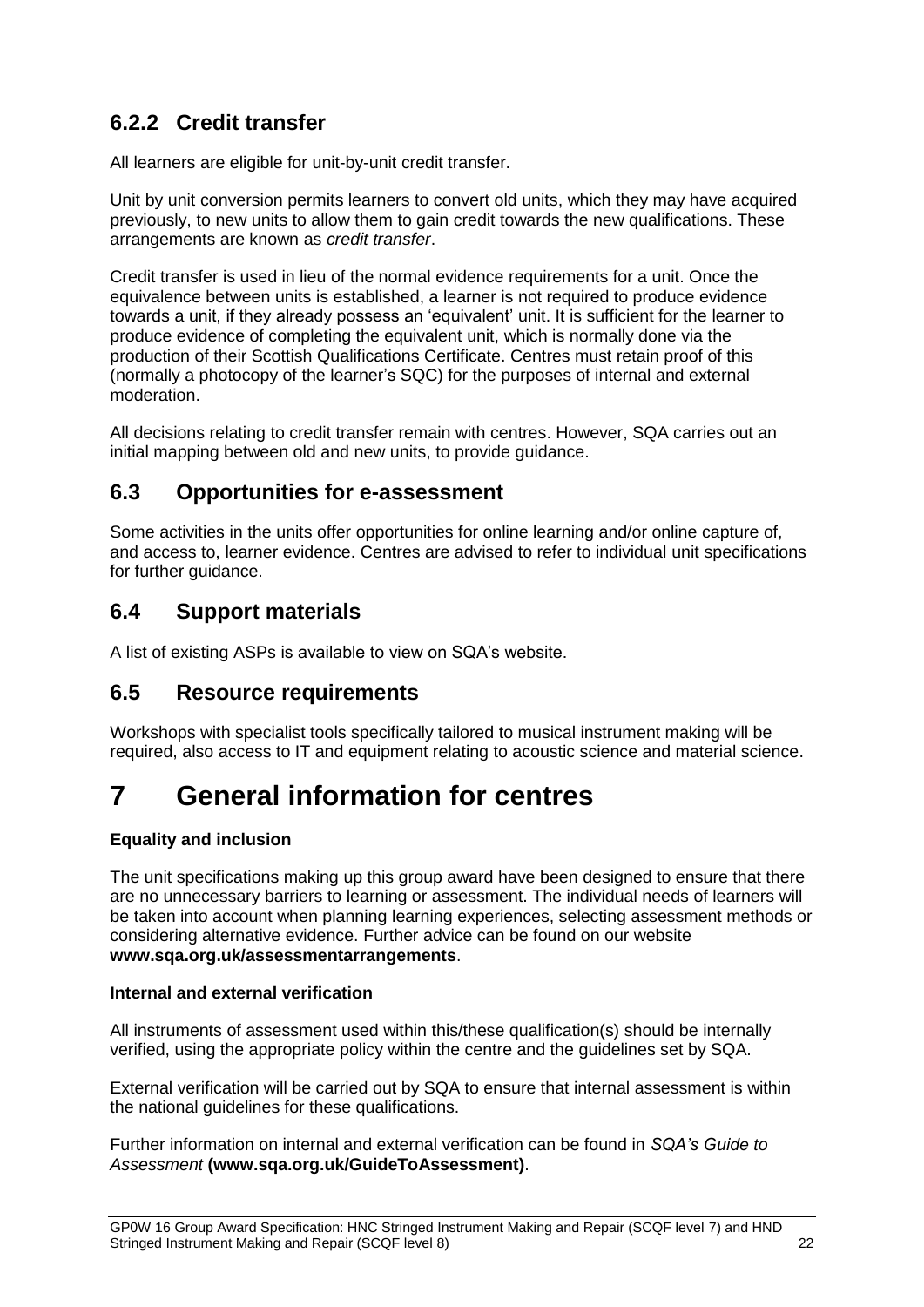## <span id="page-24-0"></span>**8 Glossary of terms**

**Embedded Core Skills:** is where the assessment evidence for the unit also includes full evidence for complete Core Skill or Core Skill components. A learner successfully completing the unit will be automatically certificated for the Core Skill. (This depends on the unit having been successfully audited and validated for Core Skills certification.)

**Finish date:** The end of a group award's lapsing period is known as the finish date. After the finish date, the group award will no longer be live and the following applies:

- learners may not be entered for the group award
- the group award will continue to exist only as an archive record on the Awards Processing System (APS)

**Graded unit:** Graded units assess learners' ability to integrate what they have learned while working towards the units of the group award. Their purpose is to add value to the group award, making it more than the sum of its parts, and to encourage learners to retain and adapt their skills and knowledge.

**Lapsing date:** When a group award is entered into its lapsing period, the following will apply:

- the group award will be deleted from the relevant catalogue
- $\bullet$  the group award specification will remain until the qualification reaches its finish date at which point it will be removed from SQA's website and archived
- no new centres may be approved to offer the group award
- centres should only enter learners whom they expect to complete the group award during the defined lapsing period

**SQA credit value:** The credit value allocated to a unit gives an indication of the contribution the unit makes to an SQA group award. An SQA credit value of 1 given to an SQA unit represents approximately 40 hours of programmed learning, teaching and assessment.

**SCQF:** The Scottish Credit and Qualification Framework (SCQF) provides the national common framework for describing all relevant programmes of learning and qualifications in Scotland. SCQF terminology is used throughout this guide to refer to credits and levels. For further information on the SCQF visit the SCQF website at **[www.scqf.org.uk](http://www.scqf.org.uk/)**.

**SCQF credit points:** SCQF credit points provide a means of describing and comparing the amount of learning that is required to complete a qualification at a given level of the framework. One National Unit credit is equivalent to 6 SCQF credit points. One National Unit credit at Advanced Higher and one Higher National Unit credit (irrespective of level) is equivalent to 8 SCQF credit points.

**SCQF levels:** The level a qualification is assigned within the framework is an indication of how hard it is to achieve. The SCQF covers 12 levels of learning. HNCs and HNDs are available at SCQF levels 7 and 8 respectively. Higher National units will normally be at levels 6–9 and graded units will be at level 7 and 8. National Qualification Group Awards are available at SCQF levels 2–6 and will normally be made up of National Units which are available from SCQF levels 2–7.

**Subject unit:** Subject units contain vocational/subject content and are designed to test a specific set of knowledge and skills.

**Signposted Core Skills:** refers to opportunities to develop Core Skills arise in learning and teaching but are not automatically certificated.

**Luthier**: One who makes or repairs stringed instruments, such as lutes, violins or guitars.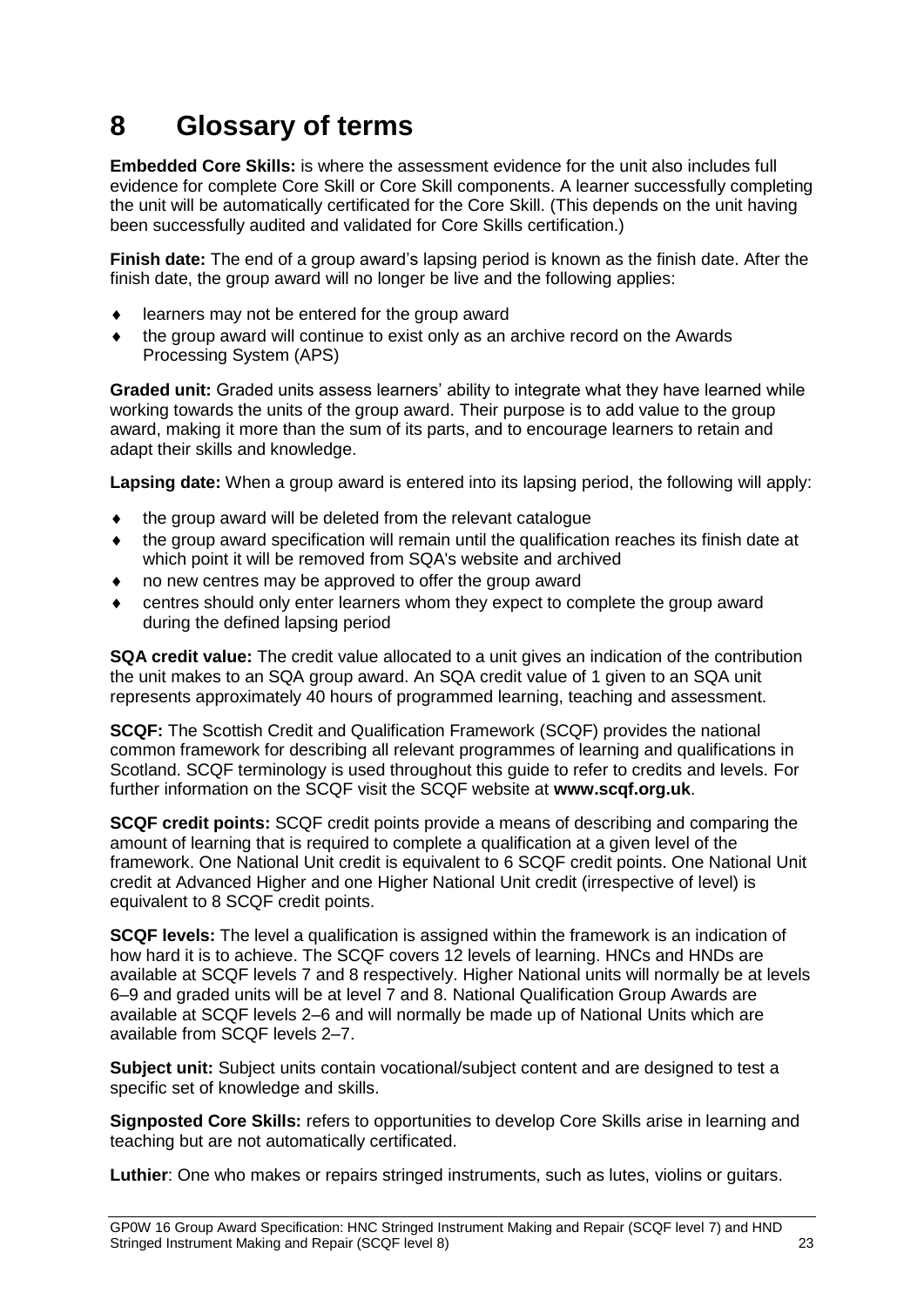## **History of changes**

It is anticipated that changes will take place during the life of the qualification and this section will record these changes. This document is the latest version and incorporates the changes summarised below. Centres are advised to check SQA's APS Navigator to confirm they are using the up to date qualification structure.

**NOTE:** Where a unit is revised by another unit:

- No new centres may be approved to offer the unit which has been revised.
- Centres should only enter learners for the unit which has been revised where they are expected to complete the unit before its finish date.

| <b>Version</b><br><b>Number</b> | <b>Description</b> | <b>Date</b> |
|---------------------------------|--------------------|-------------|
|                                 |                    |             |
|                                 |                    |             |
|                                 |                    |             |
|                                 |                    |             |
|                                 |                    |             |
|                                 |                    |             |
|                                 |                    |             |
|                                 |                    |             |
|                                 |                    |             |
|                                 |                    |             |
|                                 |                    |             |
|                                 |                    |             |

## **Acknowledgement**

SQA acknowledges the valuable contribution that Scotland's colleges have made to the development of this qualification. The development of the HNC and HND has been fully supported and resourced by Glasgow Clyde College.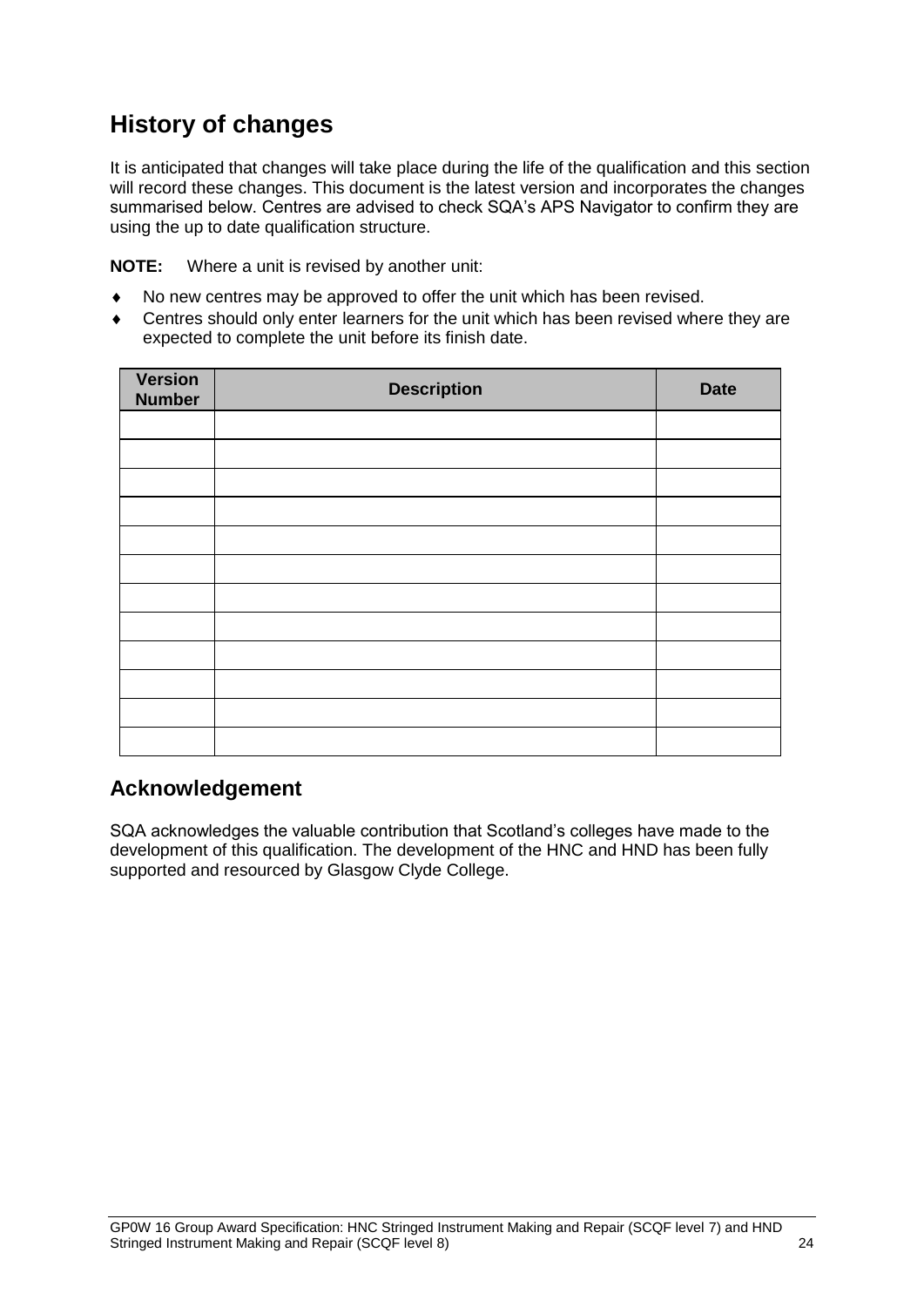## <span id="page-26-0"></span>**9 General information for learners**

This section will help you decide whether this is the qualification for you by explaining what the qualification is about, what you should know or be able to do before you start, what you will need to do during the qualification and opportunities for further learning and employment.

The general aim of the HND Stringed Instrument Making and Repair course is to prepare you for working in the industry by examining and utilizing some of the production methods used in a small workshop environment. You will be asked to produce a minimum of two instruments during HND 1 and either one complex or two standard instruments during HND 2. This will enable you to develop practical skills and gain knowledge and understanding regarding the rationalisation of working methods in a similar way to the production methods found in small workshops. Where a complex instrument has been chosen for manufacturing, it should be of a sufficient challenging nature beyond that of two standard instruments. The type of project suitable might be a jazz guitar, double neck guitar, hollow bodied electric guitar, lute, lute backed guitar, carved mandolin/mandola/bouzouki, cello, viol, viola or a similar project. You will also develop time and resource management skills whilst planning production methods to a timescale.

You will research and develop methods to enhance the manufacturing process through the use of jigs and machinery, this will further develop your craft skills, improve quality and increase production.

You will also examine a variety of instrument making structures to study how these may affect the sound.

You will study a range of subjects such as wood machining, jig making, advanced major repairs, electronics, practical acoustics and materials testing, finishing and instrument design and construction. You will also explore an aspect of musical instrument making and/or music history in which you have a personal interest and evaluate your research.

Throughout the course you will have the opportunity to further develop your Core Skills in *Communication*, *Numeracy*, *Information Communication Technology*, *Problem Solving* and *Working with Others*.

You will be assessed throughout the course with the assessments taking the form of assignments and practical assessments. Towards the end of each year of your course you will undertake a graded unit, which is designed to assess your ability to integrate the knowledge and skills gained through the mandatory units. This will take the form of two practical assignments one at SCQF level 7, worth 1 HN credit and one at SCQF level 8 worth 2 credits. The graded units are a means of grading your achievement on the HND overall.

Should you choose to leave after the first year the award of HNC Stringed Instrument Making and Repair will be made on your successful completion of the six mandatory and six optional unit credits (96 SCQF credit points).

The award of HND Stringed Instrument Making and Repair will be made on your successful completion of thirty unit credits, 240 SCQF credit points must be achieved of which fifteen credits (120 SCQF credit points at level 7 and level 8) are mandatory with a further fifteen credits (120 SCQF credit points at level 7 and level 8) to be achieved from the optional section.

Prior to starting the course, you should have gained basic hand woodworking skills and have constructed at least one musical instrument.